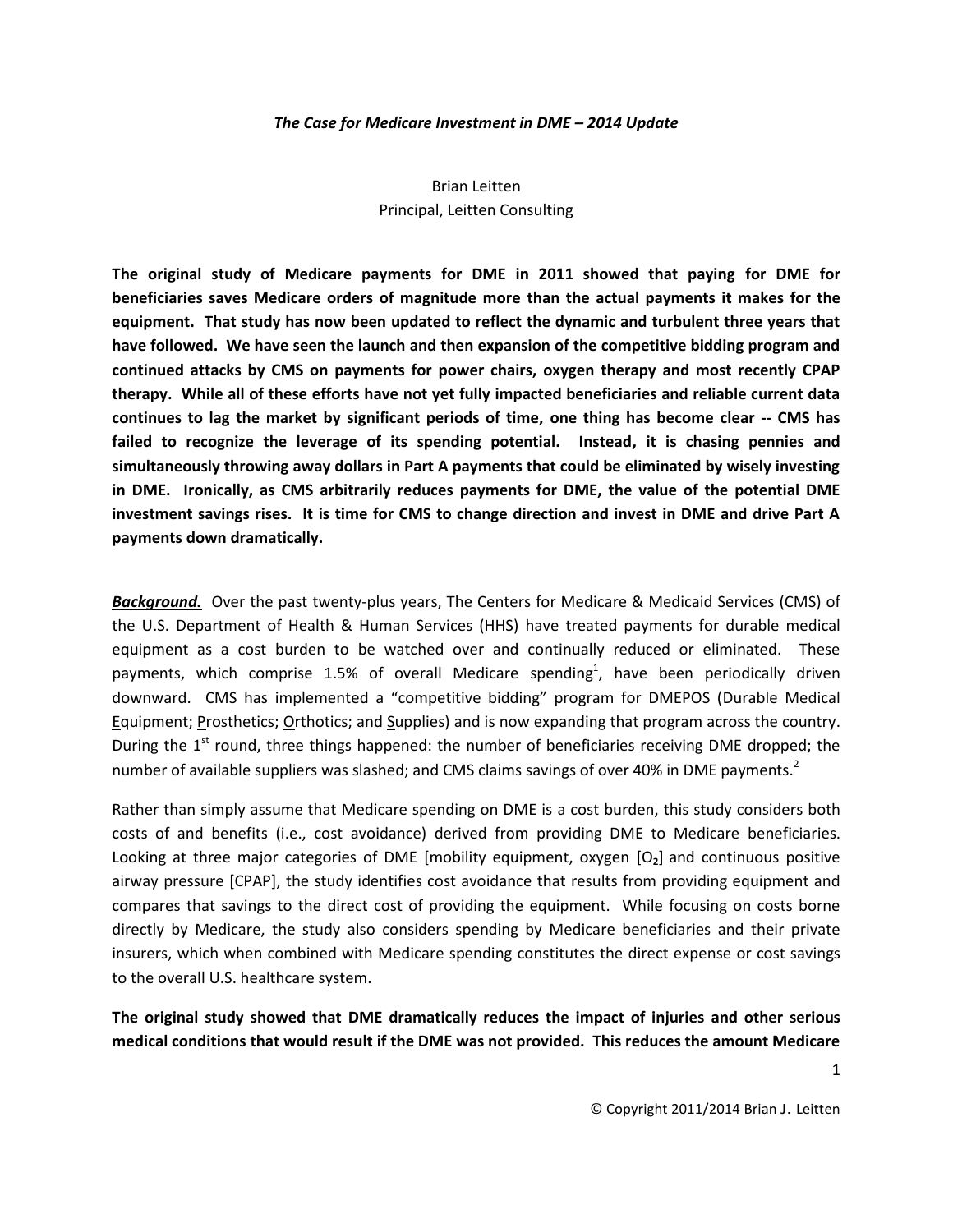**would otherwise have to pay to treat those conditions in amounts that are orders of magnitude larger than the cost savings that CMS is chasing. The updated study reveals that the gap is growing.**

**Falls are now the leading cause of unintentional injury and death in the United States among adults**  aged 65 years and over.<sup>3</sup> When Medicare pays for the mobility DME to Medicare beneficiaries, falls are reduced and significant net spending savings are realized. *Fall avoidance* leads directly to cost *avoidance*. When a fall is avoided, direct Medicare spending for doctor visits, emergency room visits, hospital stays, ambulance transport, rehabilitation and long term care is avoided. The updated study shows that:

- **For every dollar that Medicare currently spends providing mobility DME, Medicare actually avoids spending an additional \$16.78 (i.e., a 1678% rate of return) over a five-year equipment life period for fall-related emergency room visits, hospital stays, ambulance transport, rehabilitation and long term care that would result without that equipment**. This number is up dramatically from three years ago, when it was \$10.73, and has been driven by significant reductions in Medicare spending for power chairs.
- **The breakeven period based on the first year's return alone is 3.4 months, which suggests that Medicare can self-fund the cost of additional investments in mobility DME during year one of any program out of the direct cost savings from providing the equipment.**
- **Every dollar that Medicare now spends providing mobility DME results in an additional minimum cost savings to Medicare beneficiaries and their private insurers over five years of \$2.40, for a total five-year cost avoidance savings of \$19.18.**
- **Beyond these direct costs, studies have shown that additional indirect or economic costs (the value of lost wages and labor productivity) for the 65 and older category add another 20% to the total cost of falls.**

COPD is the 2<sup>nd</sup> leading cause of disability and the 3<sup>rd</sup> leading cause of death in the United States.<sup>4</sup> Supplemental oxygen therapy is used to treat individuals who have difficulty breathing as a result of COPD. When Medicare pays for supplemental oxygen therapy, the cost of treating medical complications created by COPD drops dramatically and significant net spending savings are realized. The study shows that:

**For every dollar that Medicare pays to provide supplemental oxygen therapy, Medicare avoids spending \$9.62 (i.e., a rate of return of 962%) for treatment of COPD-caused medical complications in that year that would result if the oxygen therapy was not provided**. 5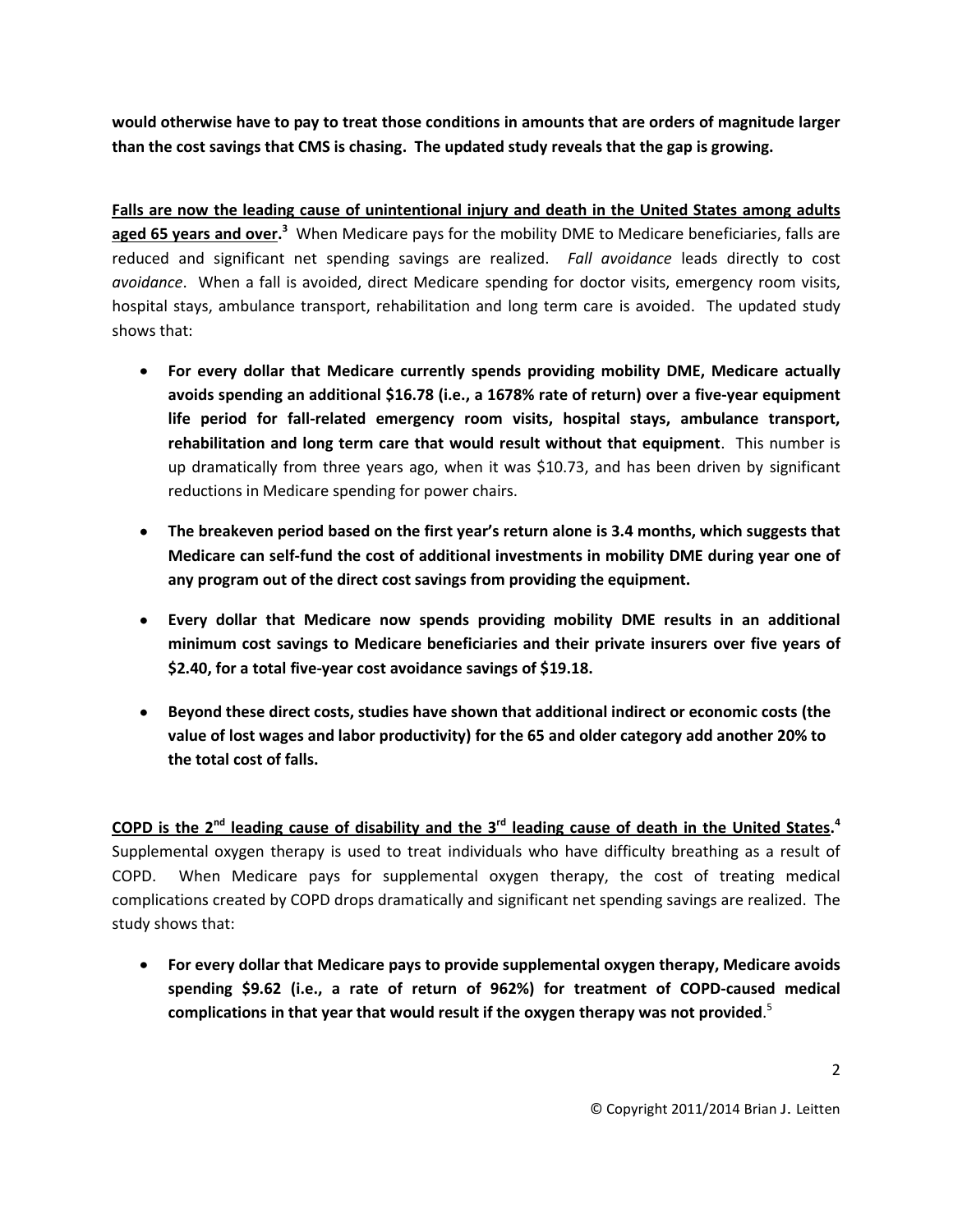- **The breakeven period for this return, since all of return is realized in the first year, is 1.2 months, which suggests that Medicare can self-fund the cost of additional payments for supplemental oxygen therapy during year one of any program out of the direct cost savings from providing oxygen therapy to those who medically qualify.**
- **Every dollar that Medicare now pays to provide supplemental oxygen therapy results in an additional minimum cost savings to Medicare beneficiaries and their private insurers in the first year of \$5.25, for a total cost one-year avoidance savings of between \$14.87.**
- **Data that was not available at the time of the original study shows that the government had previously dramatically understated its spending on COPD treatment as a generation of smokers reached Medicare age and brought with them the medical costs of years of smoking. Data released since the original study shows that the potential cost saving estimated in that report was understated.**

**Obstructive Sleep Apnea (OSA) occurs in 70% of men over 65 and 56% of women over 65.<sup>6</sup>** OSA is also a contributing factor in coronary artery disease, congestive heart failure, atrial fibrillation, stroke and other serious medical conditions. Continuous positive airway pressure (CPAP) therapy is used to treat individuals who have breathing interruptions and sleep disruptions as a result of OSA. CPAP therapy has been shown to significantly decrease the medical costs related to treatment of coronary artery disease, congestive heart failure, atrial fibrillation and stroke. When Medicare pays for CPAP therapy, the cost of treating a myriad of medical complications created by OSA drops dramatically and significant net spending savings are realized. The study shows that:

- **For every dollar that Medicare pays to provide CPAP therapy, Medicare avoids spending a minimum of \$6.73 (i.e., a rate of return of 673%) for treatment of OSA-caused medical complications in that year that would result if the CPAP therapy was not provided**.
- **The breakeven period for this return is 1.8 months, which suggests that Medicare can selffund the cost of additional payments for CPAP therapy during year one of any program out of the direct cost savings from providing CPAP therapy to those who medically qualify.**
- **Every dollar that Medicare now pays to provide CPAP therapy results in an additional minimum cost savings to Medicare beneficiaries and their private insurers in the first year of \$1.35, for a total annual cost avoidance savings of \$8.07.**
- **In the past three years, the saving potential for CPAP has risen slightly as the number of beneficiaries receiving treatment has risen while Part A expenses for some of the OSA complications have dropped, reflecting the nationwide efforts to recognize and treat heartrelated problems earlier and more often.**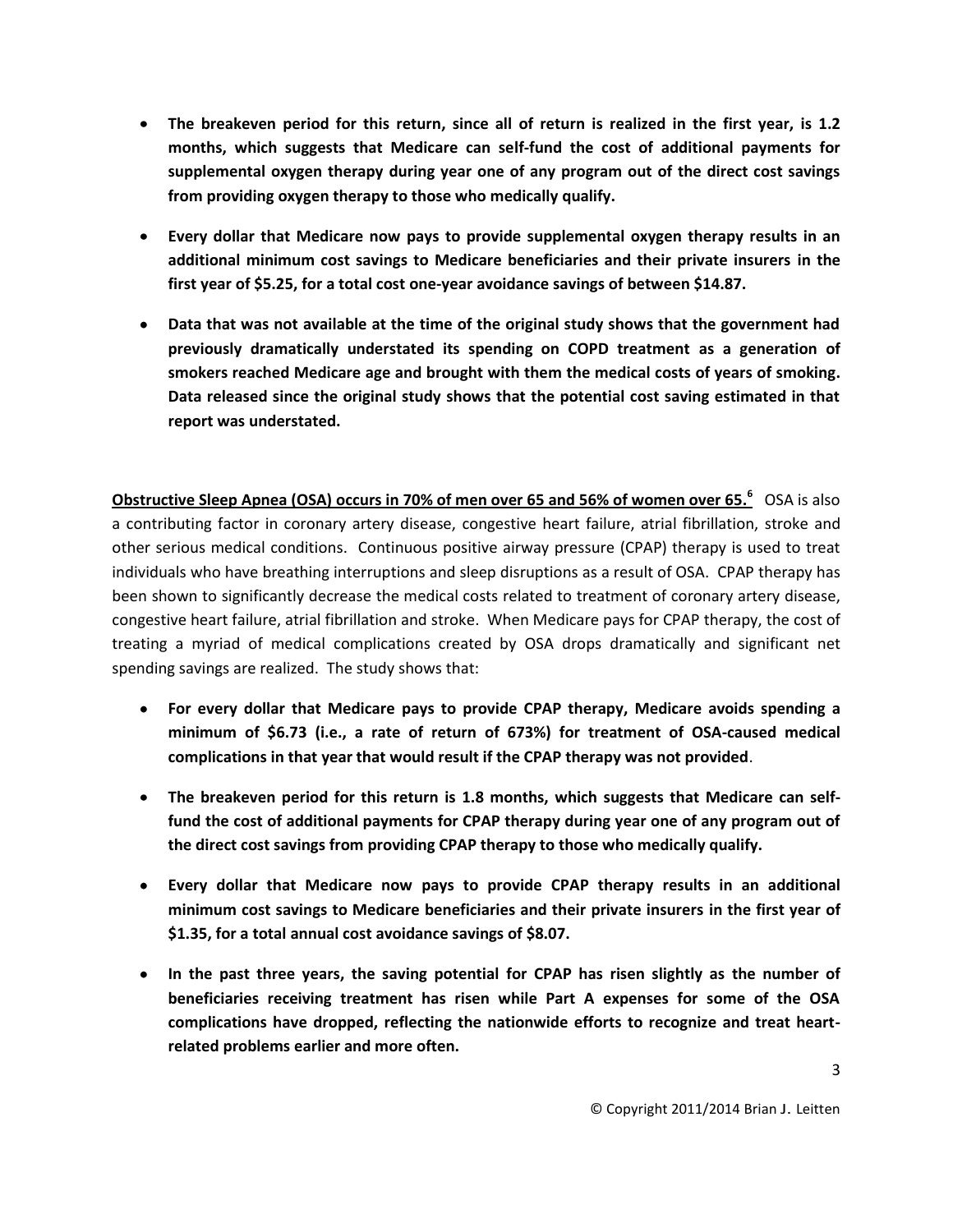*Introduction.* The CMS have historically been pressured to cut the cost of providing durable medical equipment (DME) to Medicare beneficiaries. The Government Accountability Office (GAO) and HHS's Office of Inspector General (OIG) have regularly applied pressure on CMS for decades to manage reimbursements and lower overall costs. When HHS and GAO recommend a cost reduction initiative or a new cost savings program, they typically promote the cost savings that will be realized by Medicare beneficiaries, rationalizing that their 20% co-pays will be reduced as part of the initiative.<sup>7</sup> With the continual focus on the **cost** of providing essential DME to those in need and at risk in the Medicare population, the value of providing DME and the cost **benefit** that results is typically overlooked, ignored or not adequately considered.

This study analyzed three areas of DME that constitute a significant portion of Medicare spending in this overall category – mobility equipment (e.g., wheelchairs, walkers and power chairs); oxygen [O**2**] therapy; and continuous positive airway pressure [CPAP] therapy. For each area, a model was developed to analyze annual Medicare spending and to project the annual spending savings benefit that results from providing equipment and supplies.<sup>8</sup> This savings also applies to any future investments to provide more DME equipment to those Medicare beneficiaries at risk in the analyzed areas.

### *Mobility Equipment*

*Overview.* When a Medicare beneficiary falls, a resulting chain of events is triggered. This chain can include numerous links which are both (a) medical treatment events and (b) Medicare spending events. Approximately one-third of all Medicare beneficiaries fall at least once each year, and at least 25% of those falls result in serious injuries requiring treatment by a doctor, clinic or emergency room [ER]. ER visits for falls in 2012 numbered 8,974,752, of which 2,422,463 were Medicare beneficiaries.<sup>9</sup> Medicare pays for these treatments.

Over 25% of those who visit the ER for a fall are admitted for a hospital stay. After a set deductible, Medicare pays for these stays. A significant portion of those patients are transported to the ER/hospital by a Medicare-funded ambulance. Medicare pays the bulk of this cost. Almost half (45.5%) of these fall patients also see a doctor or visit a clinic before going to the ER, see their personal doctor while in the ER or once admitted, or see a doctor or go to a clinic to address their fall injuries in lieu of an ER visit. Medicare pays for these visits.

Over half (55.6%) of those admitted to a hospital are discharged to a rehabilitation facility or skilled nursing facility for recovery and transported there by Medicare-funded ambulance. Medicare pays for twenty days of rehab. Approximately one in five Medicare beneficiaries hospitalized for a fall requires a longer stay in a nursing home/skilled nursing facility to recover from the fall injuries and be able to return home. Medicare pays for the first 20 days of the stay. After the first twenty days, Medicare pays a substantial portion of the next 80 days' stay. Every step along the path to recovery, Medicare pays, through Parts A and B, but mostly through Part A.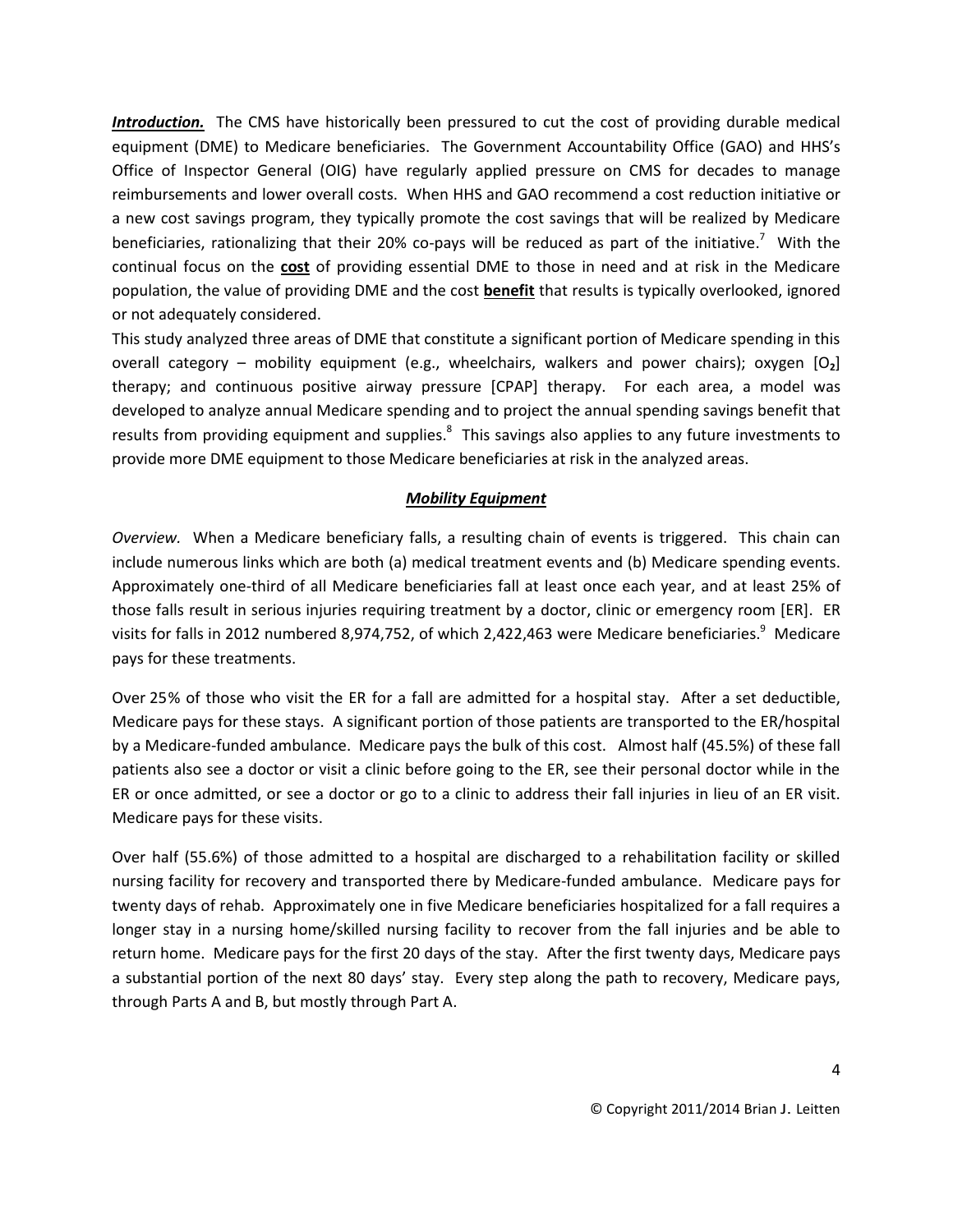*Discussion.* Numerous studies have been conducted over the years attempting to assess elements of the cost matrix of falls and to analyze attempts to reduce falls. To date, there is no single source document that comprehensively lays out the cost analysis of Medicare falls and the impact of DME on fall costs. To accomplish this, one must construct a model that incorporates information from a large number of disparate data points, studies, surveys and research that span over two decades.

All portions of the study incorporate data from a wide variety of sources. Our research focused on identifying the most reliable data available. In many cases, the most relevant data was not the most current. Commonly available Consumer Price Index [CPI] data (published by the Federal Reserve Bank of Minneapolis)<sup>10</sup> and Census Bureau population data and projections were employed to adjust data to a common year for analysis. When multiple data sources were available, the author used all available information and best analytical judgment to select the data source to be used. In a few instances, no identifiable data was uncovered. In these instances, the author has used his best judgment to select estimates expected to conservatively understate outcomes. This approach is purposeful and is intended to obtain overall results that are supportable and conservative in nature and not skewed toward any particular conclusion.

The model described here does not attempt to incorporate every cost associated with Medicare beneficiary falls. Such a model would be an interesting exercise in frustration designed to quantify cost numbers to extreme levels not particularly useful in addressing the important issues – **do Medicare's payments for mobility DME make sense financially and what is the order of magnitude of any overall cost savings that results?**

The model includes key direct cost estimates for the major Medicare cost elements of the fall-triggered chain of events: emergency room visits; hospital admissions; ambulance service; doctor and clinic visits; rehabilitation following hospital discharge; and stays in long-term nursing facilities required to reacquire mobility and be able to go back home. For each element, it calculates the estimated annual Medicare payments based on available data on number of falls and the resulting use of facilities. After calculating the Medicare payments, the model also considers fall-related costs that will need to be paid for by copays, deductibles and non-covered expenses. These costs are typically borne directly by Medicare beneficiaries or by a secondary insurer. They are none the less real costs that add to the burden on the U.S. healthcare system and are costs that would be avoided simultaneously with any Medicare payment savings achieved.

The model, which is explained and described in greater detail in the *Mobility Equipment Model* section, calculates an annual Total Medicare Payments for Falls, which comprises the payments for ER visits and the cascading care spending that result, including Medicare spending on hospital admissions, doctor/clinic visits, ambulance trips, rehabilitation facility admissions and long term skilled nursing facility stays.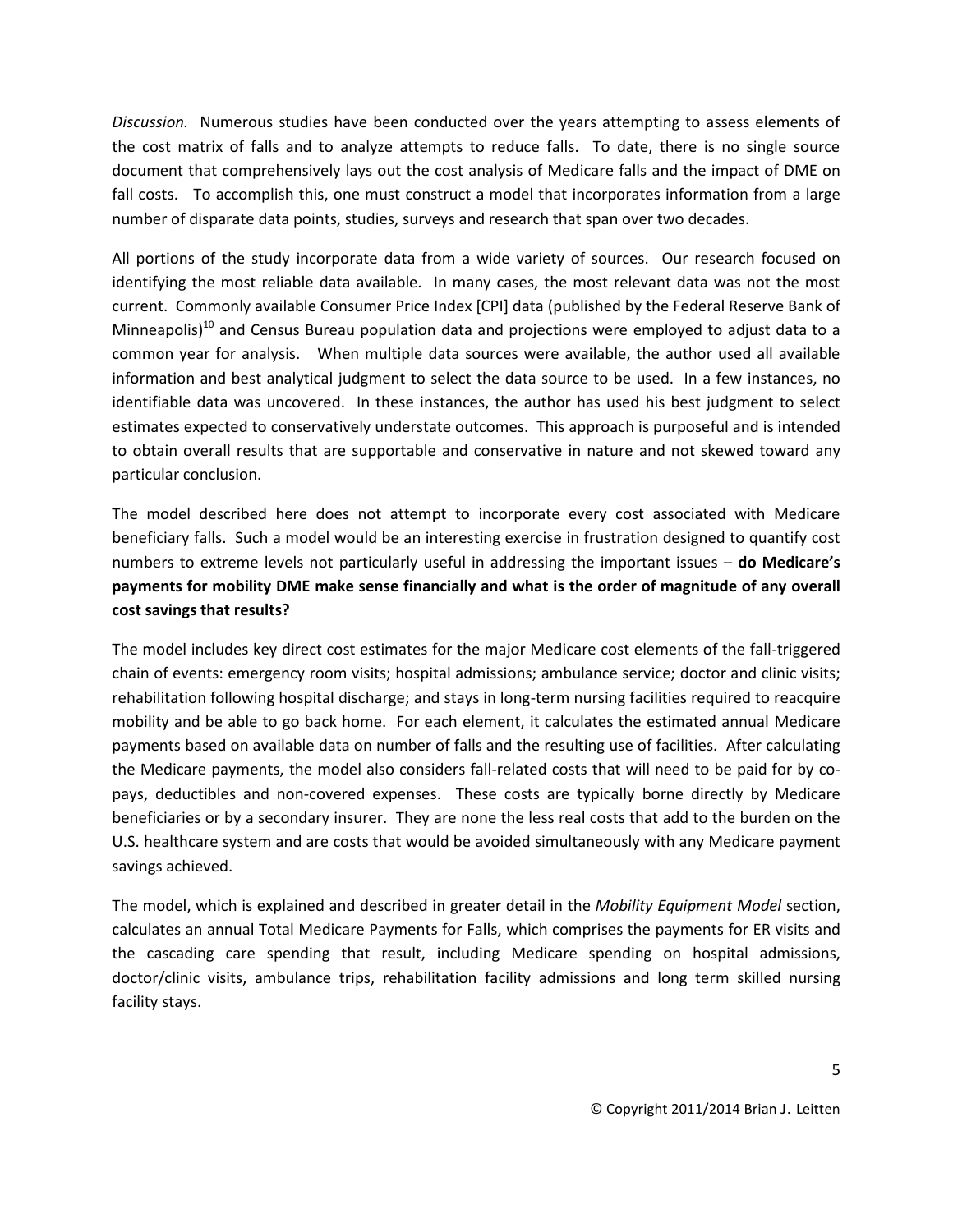Dividing the Total Medicare Payments for Falls by the number of falls yields an average overall payment by Medicare for each Medicare patient fall. Based on available data estimating the number of falls avoided by providing DME mobility equipment and on a projected average useful life for the DME provided, the model calculates the value of Medicare Falls Payments Avoided over the equipment life.

Comparing this number to the total cost of the equipment provided, a ratio of Medicare Payment Savings per dollar invested in medical mobility equipment is derived.

Simply stated, this ratio shows the number of dollars saved by Medicare each time it invests \$1 on providing mobility DME to Medicare beneficiaries.

Finally, a second ratio is calculated to project to the overall Healthcare System Payment Savings saved by every Medicare dollar invested in medical mobility equipment.

This ratio adds back the co-pays, deductibles and the long term cost for recovery in skilled nursing facilities that is not paid for by Medicare (i.e., the cost of stays past day 100 for those Medicare patients who require an extended stay in a skilled nursing facility to recover from the fall injuries and be able to return home). These are all real, direct costs paid by Medicare beneficiaries and their insurers.

*Mobility Equipment Model.* The model to calculate the Total Medicare Falls Payments (*MPFalls*) for mobility equipment consists of six elements, identified in the model equation:

  *MPFalls = Σ (MPFalls-ER + MPFalls-Hosp + MPFalls-Doctor + MPFalls-Amb + MPFalls-Rehab + MPFalls-LTC)*

 This element calculates Medicare-funded emergency room payments as a percentage of overall Medicare payments for falls in 2014 dollars.<sup>11</sup>

This element calculates Medicare payments for hospital stays as a percentage of overall Medicare payments for falls in 2014 dollars.<sup>12</sup>

This element calculates Medicare payments for doctor/clinic fall-caused visits as a percentage of overall Medicare payments for falls in 2014 dollars.<sup>13</sup>

 This element calculates Medicare payments for ambulance services as a percentage of overall Medicare payments for falls in 2014 dollars**. 14**

 This element calculates Medicare payments for patients discharged to rehabilitation centers after hospitalization. This element is calculated by multiplying the number of Medicare fall patients discharged to rehab facilities<sup>15</sup> times the average Medicare payment per day<sup>16</sup> for a rehab stay times the expected length of stay in the facility, which is assumed to be the 20-day limit imposed by Medicare.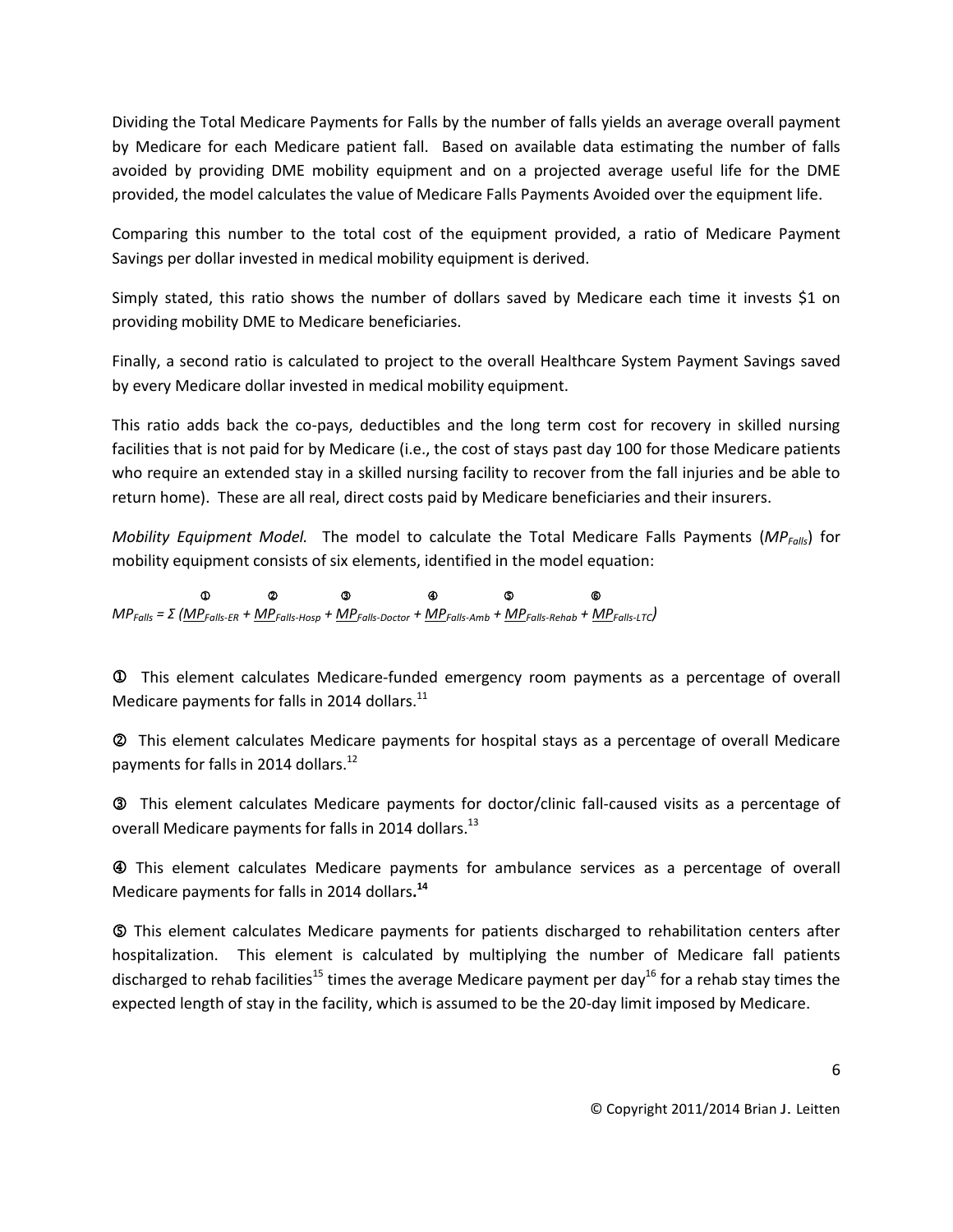This element calculates Medicare payments for stays in long-term care facilities to complete recovery. For a portion of patients who complete initial rehab, additional long-term treatment in a skilled nursing facility is mandated. This element is calculated by multiplying the number of Medicare fall patients who are sent to long-term care for additional therapy and recovery<sup>17</sup> times the average daily Medicare payment for care<sup>18</sup> times the expected length of stay in the facility, which is assumed to be the 80-day limit imposed by Medicare.

**For 2014, the Total Medicare Payments for Falls are projected to be \$32.4 Billion.<sup>19</sup>** This total comprises \$1.8B in ER visit payments; \$16.4B in Hospital payments; \$2.5B in Doctor/clinic payments; \$443M in Ambulance payments; \$1.7B in Rehab payments; and \$0.9B in Long-Term Skilled Nursing Facility payments.



**MP(Falls)=\$32.4B**

Having calculated Total Medicare Payments for Falls, the model now determines the Medicare Falls Payments Avoided (*MPAvoidedFalls*) comprising two elements:

*n* ① ② *n-1 MPAvoidedFalls = Σ (MPFalls /F)\*((DME\*FPY\*%FR)\*(1-FRF) ) n=1* 

The Total Medicare Falls Payments per fall.

 The number of falls avoided by providing medical mobility equipment, calculated by multiplying the total number of wheelchairs, power chairs and walkers provided by Medicare (*DME*) <sup>20</sup> times the average number of falls per year (FPY)<sup>21</sup> times the percentage of fall reduction (%FR)<sup>22</sup> times a fall reduction factor (1-FRF)<sup>23</sup> that accounts for decreased utilization of equipment in years 2-n.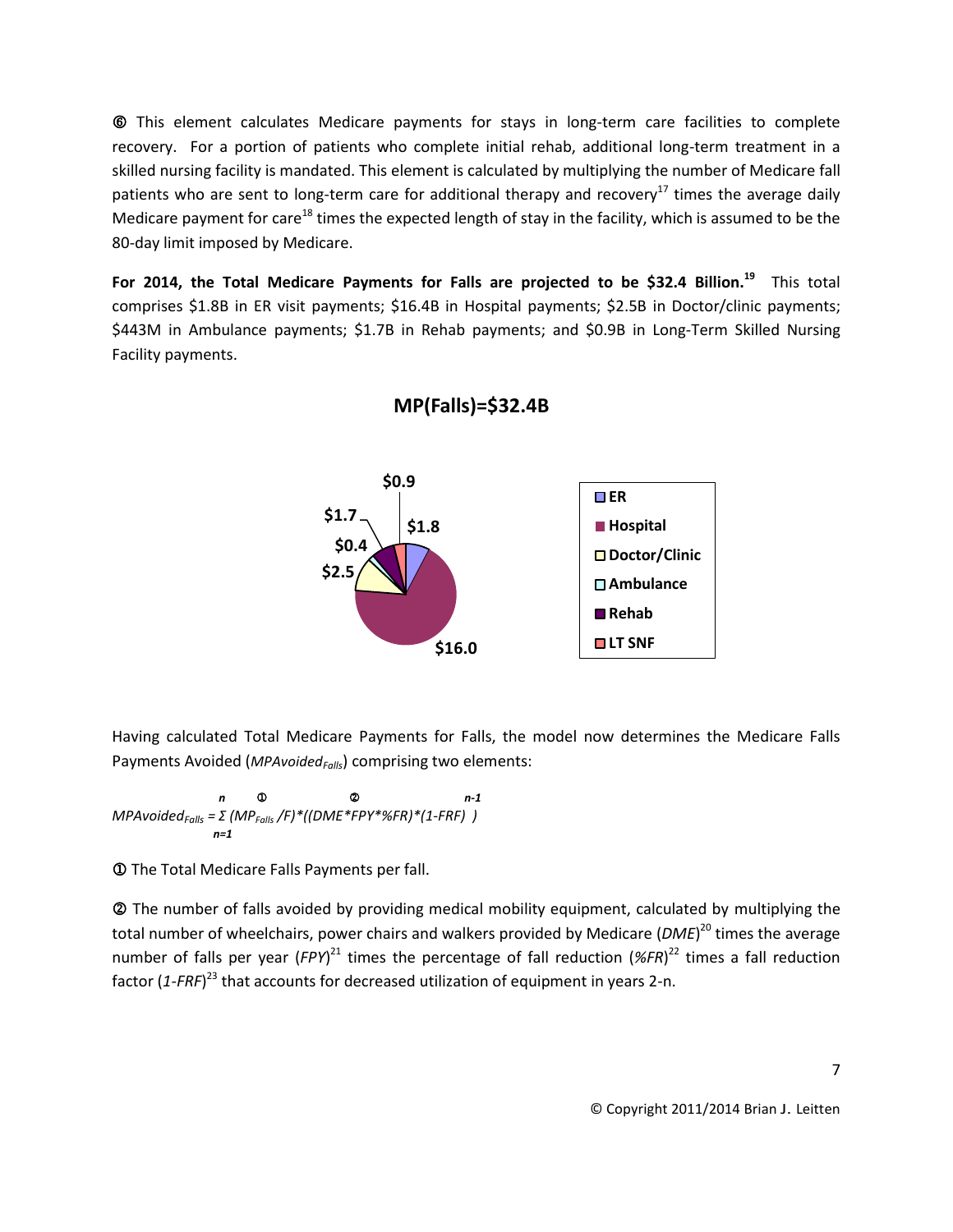**For 2014, it is projected that the medical mobility equipment (wheelchairs; power chairs and walkers) paid for by Medicare will result in Medicare Falls Payments Avoided of \$10.9 Billion during the five year useful life of the equipment, from 2014-2018.** The yearly savings is projected as:

| 2014    | \$2.27 Billion  |
|---------|-----------------|
| 2015    | \$2.23 Billion  |
| 2016    | \$2.19 Billion  |
| 2017    | \$2.14 Billion  |
| 2018    | \$2.10 Billion  |
| 2014-18 | \$10.93 Billion |

**2014 savings alone translate to a 3.4 month payback period** on the investment in medical mobility equipment, indicating that Medicare spending on medical mobility equipment can essentially be selffunded in Year 1. The breakeven period is calculated by dividing the first year's savings by the amount Medicare pays for the equipment (=3.50) and then dividing that number into 12 (months in a year).

The ratio of Medicare Payment Savings (*MPSFalls*) per dollar invested in medical mobility equipment is then calculated by dividing the value of Medicare Falls Payments Avoided (*MPAvoidedFalls*) over the fiveyear life of the equipment by the total Medicare cost of the equipment provided.

 $\mathbb O$ *MPSFalls Ratio = MPAvoidedFalls /(DME\*PDME)*

 That cost is calculated by multiplying the total number of pieces of medical mobility equipment provided by Medicare (*DME*) by the Medicare payments for that equipment  $P_{DMF}$ .

For 2014, the projected *Medicare Payment Savings Ratio for Falls* is 16.78. **This represents a direct spending savings to Medicare over five years of \$16.78 for every dollar that Medicare spends for medical mobility equipment.**

Finally, the ratio of overall Healthcare System Payment Savings (*HSPSFalls*) per Medicare dollar paid for medical mobility equipment is calculated by dividing the value of Medicare Falls Payments Avoided (*MPAvoidedFalls*) plus Addbacks by the total Medicare cost of the equipment provided.

 $\mathbb{C}$  and  $\mathbb{C}$  and  $\mathbb{C}$  and  $\mathbb{C}$  and  $\mathbb{C}$  and  $\mathbb{C}$  and  $\mathbb{C}$ *HSPSFalls Ratio = (MPAvoidedFalls + Addbacks)/(DME\*PDME)*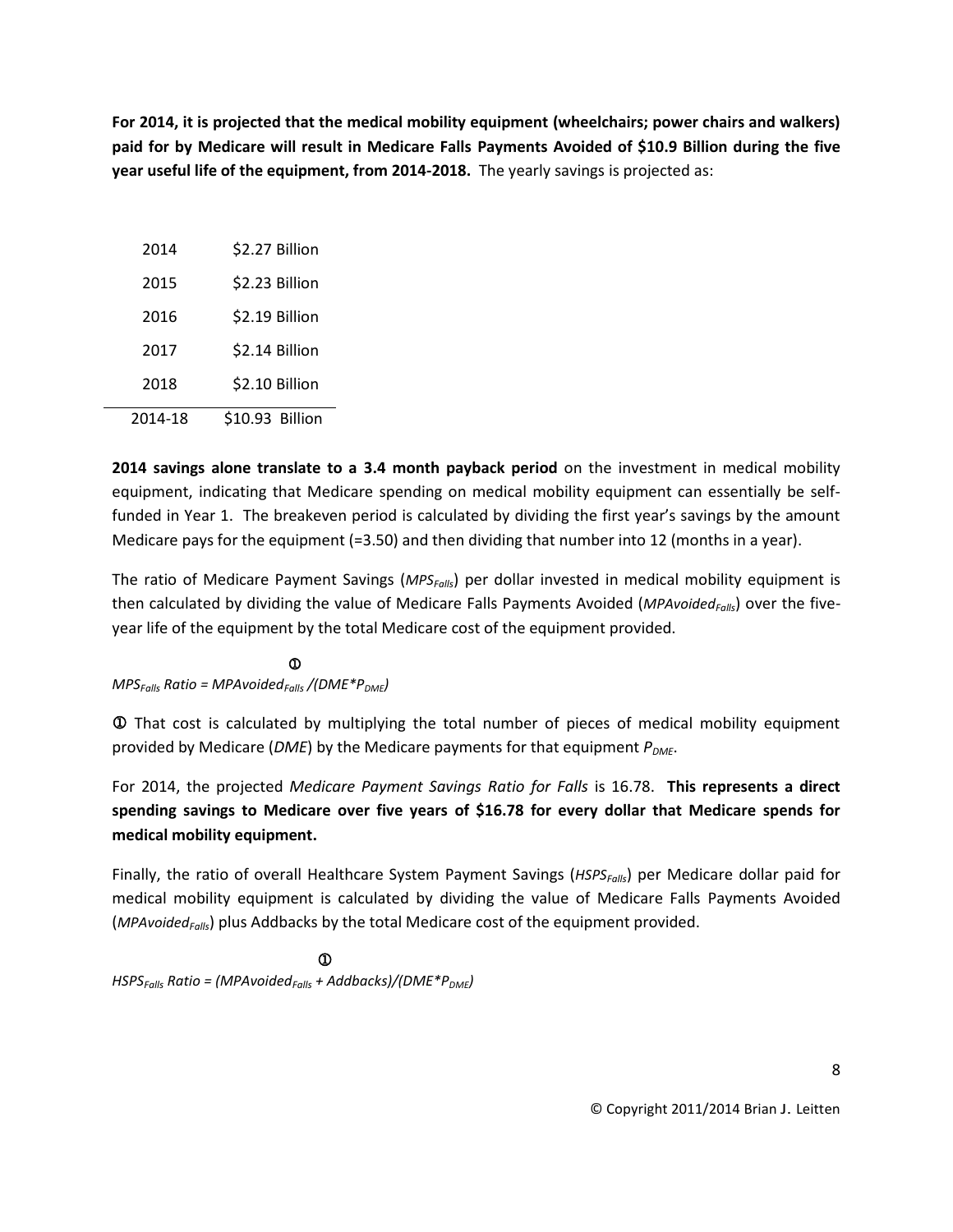The value of Medicare Falls Spending Avoided (*MPAvoidedFalls*) plus Addbacks representing co-pays, deductibles and long-term care costs not covered by Medicare that are paid by Medicare beneficiaries and private insurers are all divided by the total Medicare cost of the equipment provided.

For 2014, the projected overall Healthcare System Payment Savings per Medicare dollar paid for medical mobility equipment is over the five-year equipment life is 19.18, an incremental 2.40 from the *MPSFalls*. **This represents a direct cost savings to the overall U.S. healthcare system over five years of an additional \$2.40, for a total five-year savings of \$19.18 for every dollar that Medicare spends on medical mobility equipment.**

While this report focuses on direct spending to identify the potential cost avoidance for Medicare and the overall U.S. healthcare system, it is worth noting that analysts concerned with spending and cost savings will also look at indirect or economic costs (the value of disability, dependence on others, lost time from work and household duties, labor productivity and reduced quality of life) when attempting to assess the total costs of falls. The report most referenced in the literature on economic costs for falls suggests that economic costs add another 20% to the total cost of falls for the 65 and older age group.<sup>24</sup>

**Finally, it should be noted that Medicare's efforts to reduce spending on DME through competitive bidding and other efforts focused on particular items of DME (e.g., power chairs) will reduce the denominator in the savings ratios above and result in even more leverage for responsible spending on DME.**

## *Oxygen Therapy*

Overview. Chronic Obstructive Pulmonary Disease (COPD) is 2<sup>nd</sup> leading cause of disability and the 3<sup>rd</sup> leading cause of death in the United States.<sup>25</sup> COPD refers to two chronic lung diseases, chronic bronchitis and emphysema. Only heart disease and cancer take more lives each year. The overall cost of treating medical complications caused by COPD in the U.S. is estimated at over \$68 Billion, with a direct cost of over \$53 Billion.<sup>26</sup> Direct costs include costs for emergency room and hospital treatments, prescription drugs, doctor and clinic visits, and home health and nursing home care. Medicare payments comprise approximately 65% of this total, approximately \$38 Billion.<sup>27</sup>

Supplemental oxygen therapy helps individuals who have difficulty breathing as a result of COPD. Often quoted research estimates that providing supplemental oxygen therapy to COPD patients with chronic hypoxemia (low blood oxygen) reduces hospital stays by 43.5%.<sup>28</sup> Based on the best available data, which is admittedly quite dated, the author concludes that Medicare pays for supplemental oxygen therapy for over one million beneficiaries annually who suffer from COPD with chronic hypoxemia.<sup>29</sup> Remarkably, up-to-date data from reliable government sources on the number of Medicare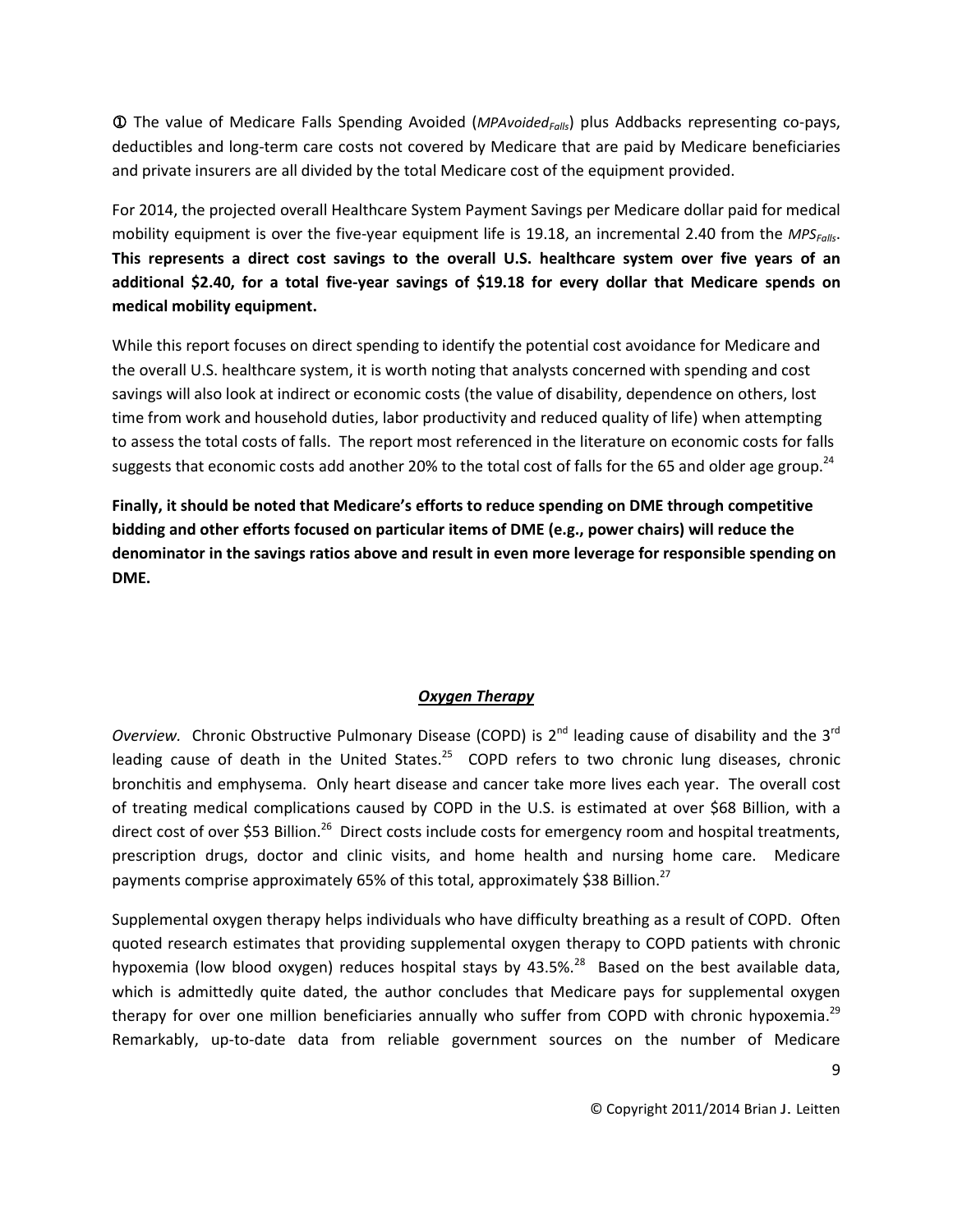beneficiaries receiving supplemental oxygen therapy is simply not available. Taking into account the percentage of Medicare beneficiaries who receive both stationary and portable equipment to deliver oxygen therapy and the percentage who receive oxygen therapy beyond the initial 36-month payment period, annually Medicare pays approximately \$2.15 Billion for supplemental oxygen therapy.<sup>30</sup> The DMEPOS competitive bidding program is projected to reduce Medicare payments for oxygen therapy by 41% as it is rolled out in Round 2 over the coming years.<sup>31</sup> That would reduce the Medicare annual payment from \$2.15 Billion to \$1.27 Billion.

*Discussion.* The model described here does not attempt to incorporate every cost associated with treating Medicare beneficiaries for COPD. It does address the important issues – **do Medicare's payments for supplemental oxygen therapy make sense financially and what is the order of magnitude of any overall cost savings that results?**

The model, which is explained and described in greater detail in the *Supplemental Oxygen Therapy Model* section, calculates annual Total Medicare Payments for COPD Treatment, which comprises the payments for ER visits, hospital admissions, doctor/clinic visits, prescription medications and homecare The model calculates the overall estimated payments by Medicare for treatment of COPD exacerbations. The model then calculates the cost impact of providing supplemental oxygen therapy.

The model also considers supplemental oxygen therapy costs that will need to be paid for by co-pays, deductibles and non-covered expenses. These costs are typically borne by directly by Medicare beneficiaries or by a secondary insurer. They are none the less real costs that add to the burden on the U.S. healthcare system and are costs that would be avoided simultaneously with any Medicare cost savings achieved.

The model looks at the number of Medicare beneficiaries who are annually admitted to a hospital for COPD exacerbations, i.e., the Medicare population that generates the bulk of annual Medicare expenditures.

Comparing this number to the total cost of the equipment provided, a ratio of Medicare Payment Savings per dollar invested in oxygen therapy is derived.

Simply stated, these ratios show the number of dollars saved by Medicare each time it pays \$1 to provide supplemental oxygen therapy to Medicare recipients.

Finally, a second ratio is calculated to project to the overall Healthcare System Payment Savings saved by every Medicare dollar paid to provide supplemental oxygen therapy.

This ratio adds back the co-pays and deductibles that are direct costs paid by Medicare beneficiaries and their insurers.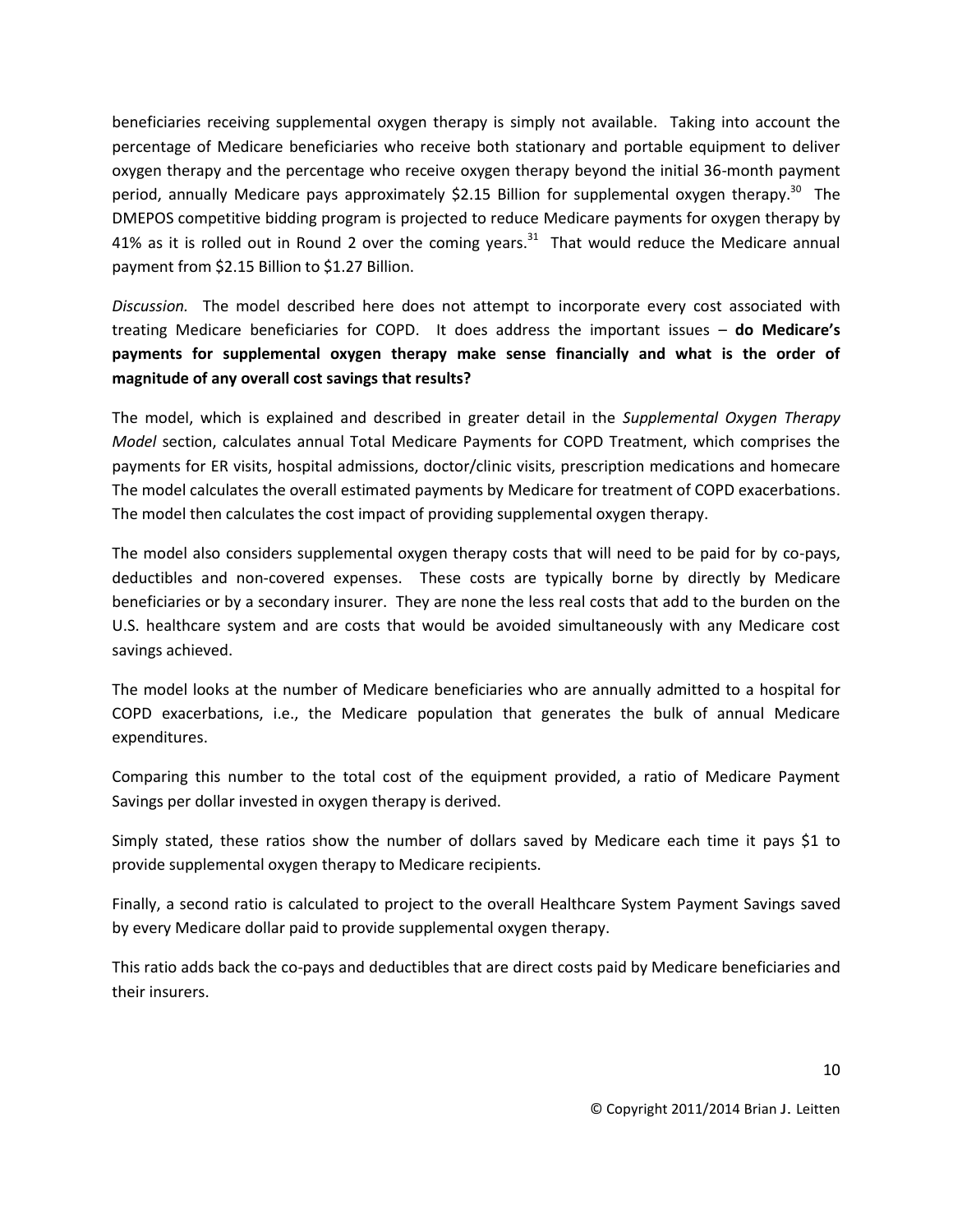*Supplemental Oxygen Therapy Model.* The model to calculate the Total Medicare Payments for COPD Treatment (*MPCOPD*) consists of six elements, identified in the model equation:

  *MPCOPD = Σ (MPCOPD-ER + MPCOPD-Hosp + MPCOPD-Doctor + MPPrescriptionMeds+ MPCOPD-HomeHealth)*

 This element calculates COPD-related Medicare-funded emergency room payments as a percentage of overall Medicare payments in 2014 dollars.<sup>32</sup>

This element calculates COPD-related Medicare payments for hospital stays as a percentage of overall Medicare payments in 2014 dollars.<sup>33</sup>

This element calculates COPD-related Medicare payments for doctor/clinic visits as a percentage of overall Medicare payments in 2014 dollars.<sup>34</sup>

 This element calculates COPD-related Medicare payments for prescription medicines as a percentage of overall Medicare payments in 2014 dollars**. 35**

 This element calculates COPD-related Medicare payments for patients discharged provided with home healthcare services after hospitalization in 2014 dollars.<sup>36</sup>

Total Medicare Payments for COPD are projected to be \$38.1 Billion. This total comprises \$9.3B in Hospital payments; \$2.2B in ER payments; \$9.4B in Doctor/clinic payments; \$14.5B in prescription medicine payments; and \$2.8B in Home Health Care payments.



# **MP(COPD)=\$38.1B**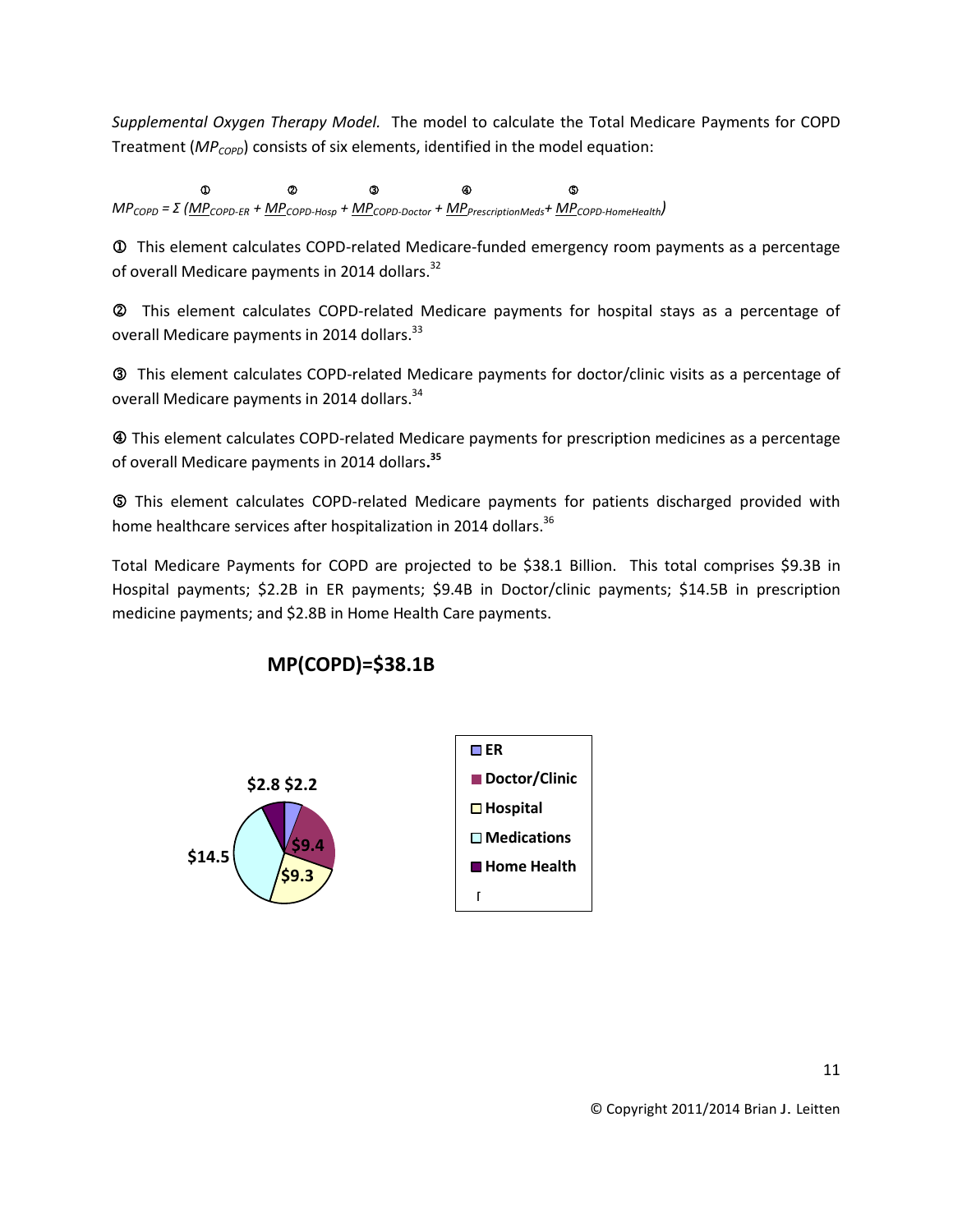Having calculated Total Medicare Payments for COPD, the model now determines a range of 'Savings to Medicare Payments' ratios. The model compares cost saving from reductions in hospital, ER, doctor, medicine and home healthcare costs that would be realized from providing supplemental oxygen therapy to all Medicare beneficiaries treated for COPD-related problems to the incremental cost of providing supplemental oxygen therapy for those beneficiaries.

To consider the most conservative view of future costs, one should take into account the projected reductions in spending that Medicare claims will be realized by the DMEPOS competitive bidding program. Because Medicare is spending less under this assumption, the ratio of cost saving to cost actually goes up. Rather than continue to attempt to squeeze pennies out of DME spending, Medicare should be focused on saving dollars by proper spending to provide supplemental oxygen therapy to more beneficiaries with COPD-related diseases.

### *MPSCOPD Ratio = MPIncrementalCOPD/MPIncrementalO2 = 9.62*

Simply stated, these ratios show the number of dollars saved by Medicare annually each time it pays \$1 to provide supplemental oxygen therapy to Medicare beneficiaries. **This represents an annual direct spending savings to Medicare of \$9.62 for every dollar that Medicare pays for supplemental oxygen therapy.**

Finally, a second ratio is calculated to project to the overall Healthcare System Payment Savings (*HSPSCOPD*) saved by every Medicare dollar paid for supplemental oxygen therapy:

## *HSPSCOPD Ratio = MPSCOPD Ratio + Addbacks Ratio = 14.87*

This ratio adds back the co-pays and deductibles that are direct costs paid by Medicare beneficiaries and their insurers. **This represents an annual direct cost savings to the overall U.S. healthcare system of an additional \$5.25, for a total savings of \$14.87 for every dollar that Medicare pays for supplemental oxygen therapy.**

**These savings translate to a 1.2 month payback period** on the payments for supplemental oxygen therapy, indicating that Medicare spending on oxygen therapy can essentially be self-funded in Year 1. The breakeven period is calculated by dividing the annual savings by the amount Medicare pays for the equipment (9.62) and then dividing that number into 12 (months in a year).

While this report focuses on direct spending to identify the potential cost avoidance for Medicare and the overall U.S. healthcare system, it is worth noting that analysts concerned with spending and cost savings will also look at indirect or economic costs (the value of lost wages and labor productivity) when attempting to assess the total costs of COPD. The economic costs of COPD-related treatment for the entire U.S. population add another 27% to the total cost of COPD.<sup>37</sup>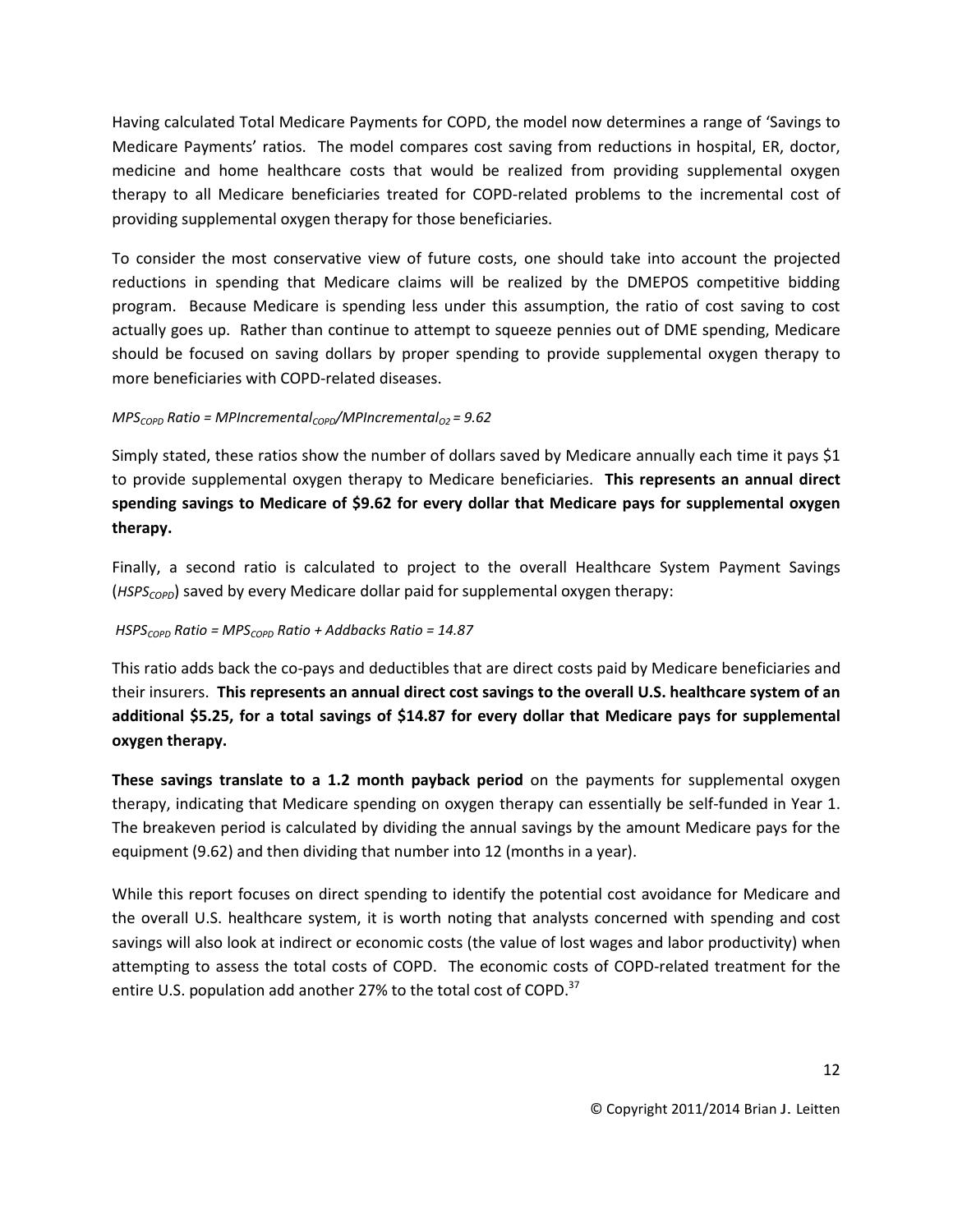#### *CPAP Therapy*

*Overview.* Since Obstructive Sleep Apnea (OSA) was first defined just over forty years ago, there has been a substantial increase in the healthcare costs related to diagnosis and treatment of breathing disorders during sleep. Unlike many other conditions, emergency room visits, hospital admissions and other significant medical cost events are typically not attributed directly to OSA. In fact, over 85% of patients with clinically significant and treatable OSA may not yet have been diagnosed. The referral populations of OSA patients may represent the 'tip of the iceberg' of OSA prevalence and the understanding of the true cost of OSA.<sup>38</sup>

OSA is, however, a contributing factor to major, serious medical conditions including coronary artery disease, congestive heart failure, atrial fibrillation and stroke.<sup>39</sup> Coronary artery disease, congestive heart failure, atrial fibrillation and stroke patients who also have OSA incur dramatically higher medical costs, including costs for emergency room and hospital treatments, doctor and clinic visits, prescription drugs and home health and nursing home care.<sup>40</sup> Medicare pays an estimated \$61 Billion annually to treat these medical conditions alone.<sup>41</sup> Medicare payments due to medical complications of OSA for these conditions are estimated to be \$13.7 Billion.<sup>42</sup>

Medicare pays for CPAP therapy for some 684,000 beneficiaries annually who suffer from OSA.<sup>43</sup> Total Medicare annual payment for CPAP therapy is estimated to be \$745 Million.<sup>44</sup>

*Discussion.* The model described here does not attempt to incorporate every cost associated with treating Medicare beneficiaries for OSA. It does address the important issues – **do Medicare's payments for supplemental CPAP therapy make sense financially and what is the order of magnitude of any overall cost savings that results?**

The model includes key direct Medicare payment estimates of treating conditions that involve OSA as a contributing factor: emergency room visits; hospital admissions; ambulance service; doctor and clinic visits; prescription medicines; home care; and rehabilitation following hospital discharge. The model calculates the overall estimated payments by Medicare for treatment of OSA exacerbations of these conditions. While OSA certainly contributes to other significant medical conditions including hypertension, obesity and Type 2 Diabetes<sup>45</sup>, this report focuses on the four conditions referenced above, where data sources for spending and payments are reasonably available.

The model then calculates the cost impact of providing CPAP therapy. Since the literature strongly suggests that there are an extremely high percentage of individuals in the United States with undiagnosed  $OSA<sup>46</sup>$ , the model assumes for the purposes of calculating cost savings and payback periods that those being treated for the four medical conditions to which OSA is a significant contributor are not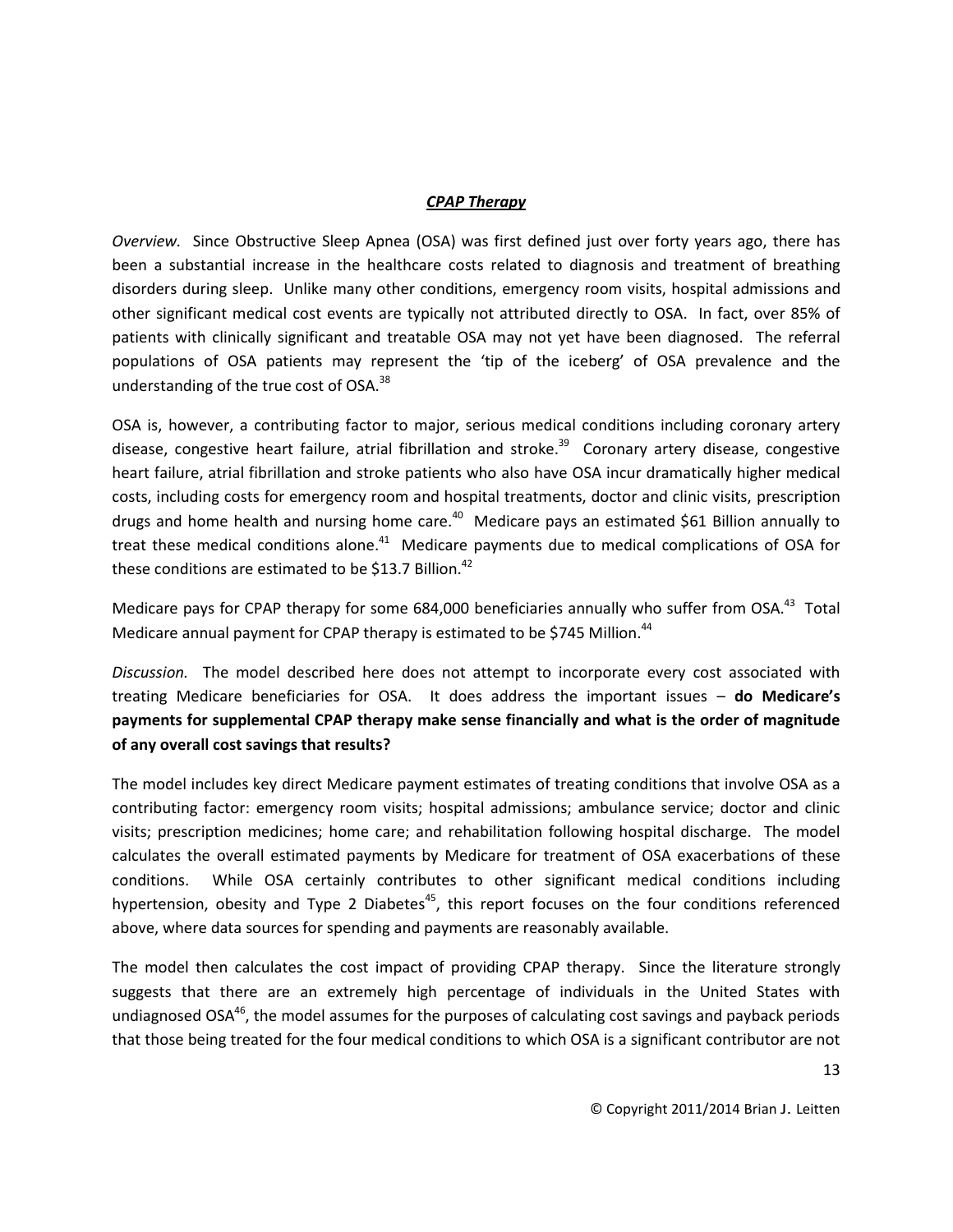already on CPAP therapy. This is a conservative assumption that results in the minimum projected savings numbers.

The model also considers CPAP therapy costs that will need to be paid for by co-pays, deductibles and non-covered expenses. These costs are typically borne by directly by Medicare beneficiaries or by a secondary insurer. They are none the less real costs that add to the burden on the U.S. healthcare system and are costs that would be avoided simultaneously with any Medicare cost savings achieved.

*CPAP Therapy Model.* The model calculates annual the Total Medicare Payments for OSA related Treatment ( $MP<sub>OSA</sub>$ ). MP<sub>OSA</sub> comprises the payments for hospital admissions, ER visits, doctor/clinic visits, ambulance trips, prescription medications, rehabilitation facility admissions and homecare, adjusted by a comorbidity factor for OSA for each condition, a cost savings factor and a CPAP compliance factor:

*Total Medicare Payments for OSA related Treatment (MP<sub>OSA</sub>) = Σ (Medicare Payments for each of the measured conditions \* Comorbidity Factor \* Cost Savings Factor \* CPAP Compliance Factor); or* 

## MPOSA *= Σ (Medicare Direct Cost*OSA related conditions *\* Comorbidity Factor*OSA *\* Cost Savings Factor*OSA *\* CPAP Compliance Factor)*

The model looks at the number of Medicare beneficiaries who are annually admitted to a hospital for the four conditions, i.e., the Medicare population that generates the bulk of annual Medicare expenditures where OSA is a significant contributing factor. To determine Medicare payments for this population, the model adjusts hospital billings to Medicare by a Medicare payments factor<sup>47</sup>. To create a minimum savings estimate to Medicare payments ratio, the model assumes that all hospital admissions are beneficiaries who are not receiving CPAP therapy at the time of admission. While this is certainly not the case, it is a reasonable approximation that yields a low-end, conservative result.

The incremental cost of treating the OSA-related exacerbations for beneficiaries not already receiving therapy is calculated and compared to the cost of providing those beneficiaries with CPAP therapy, creating a Medicare Payment Savings ratio (*MPS*<sub>OSA</sub>):

*MPSOSA Ratio = MPOSA/MPIncrementalCPAP ,* where *MPIncrementalCPAP* is calculated by applying the current Medicare average annual payment to provide CPAP equipment to the population hospitalized for the four conditions.

Simply stated, this ratio shows the number of dollars saved by Medicare each time it pays \$1 to provide CPAP therapy to Medicare recipients.

Finally, a second ratio is calculated to project to the overall Healthcare System Payment Savings (*HSPSOSA*) saved by every Medicare dollar paid to provide CPAP therapy:

*HSPSOSA Ratio = MPSOSA Ratio + Addbacks Ratio*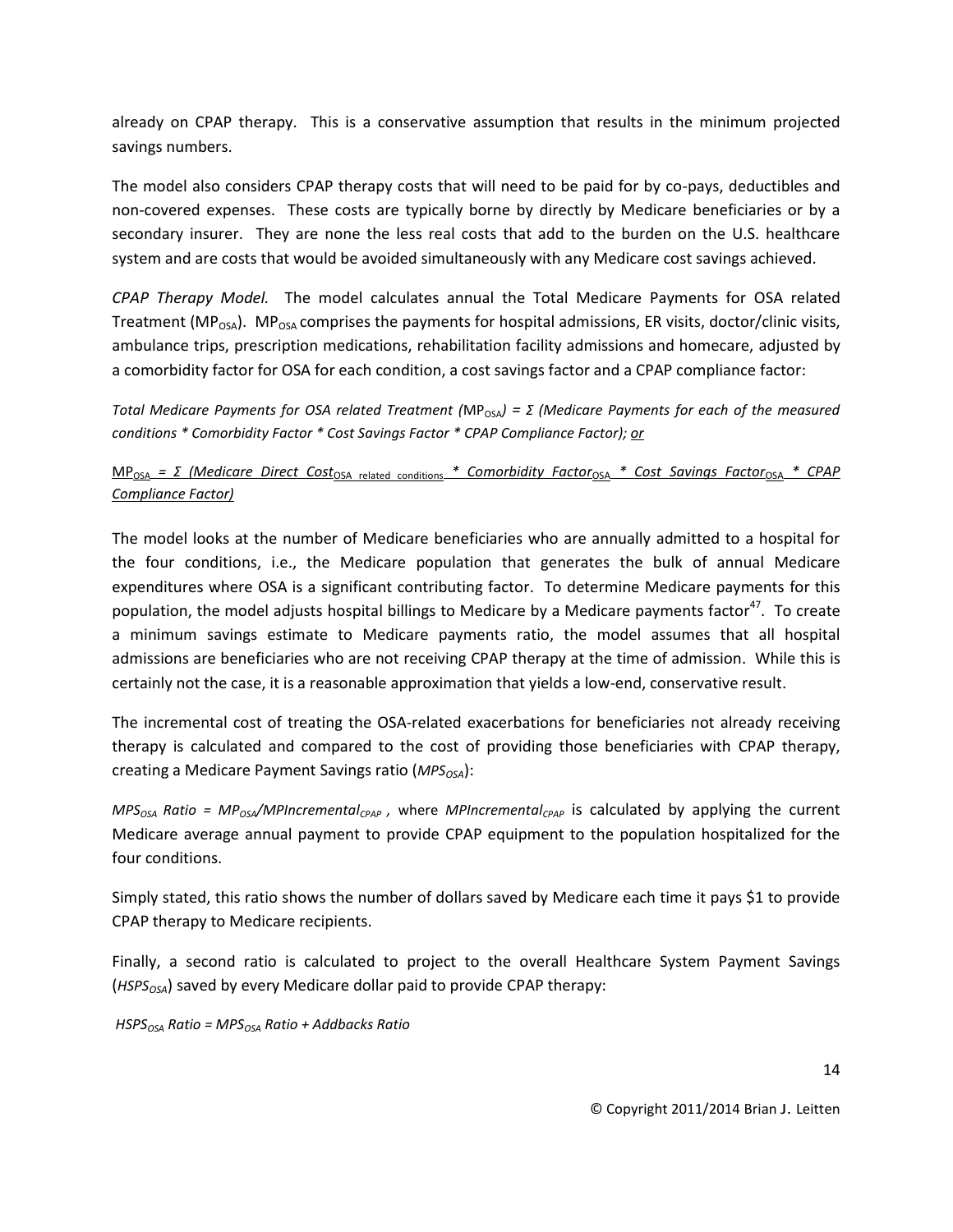This ratio adds back the co-pays and deductibles that are direct costs paid by Medicare beneficiaries and their insurers. It also includes a small, direct cost for automobile accidents attributable to OSA.

The model is designed to calculate the Total Medicare Payments for OSA related Treatment (*MPOSA*) based on available data is identified in the model equation:

MPOSA *= Σ (Medicare Direct Cost*OSA related conditions *\* Comorbidity Factor*OSA *\* Cost Savings Factor*OSA *\* CPAP Compliance Factor)*

For the four major medical conditions evaluated in this analysis, the payments and multiplying factors are:

|               | Medicare         | Comorbidity | Cost   | <b>CPAP</b> | Projected       |
|---------------|------------------|-------------|--------|-------------|-----------------|
|               | Payments         |             | Saving | Compliance  | Medicare        |
|               |                  |             | Factor |             | Pmts. Savings   |
| <b>CAD</b>    | \$24,128,000,000 | 0.6         | 0.6    | 0.7         | \$6,080,256,000 |
|               |                  |             |        |             |                 |
| <b>CHF</b>    | \$8,762,000,000  | 0.5         | 0.6    | 0.7         | \$1,840,020,000 |
|               |                  |             |        |             |                 |
| <b>Stroke</b> | \$11,934,000,000 | 0.6         | 0.5    | 0.7         | \$2,506,140,000 |
|               |                  |             |        |             |                 |
| A Fib         | \$15,700,000,000 | 0.49        | 0.6    | 0.7         | \$3,231,060,000 |

# **For 2012, the Total Medicare Payments for OSA related direct costs were \$60.5 Billion and Projected Medicare Payment Savings from expanding CPAP use are \$13.7 Billion.**

Having calculated Total Medicare Payments for OSA related costs, the model now determines the minimum projected 'Savings to Medicare payments' ratio. The model assumes that all hospital admissions are beneficiaries who are not receiving CPAP therapy at the time of admission, as discussed above.

*MPIncrementalCPAP = MP CPAP/M Recipients CPAP\*Population Treated for Conditions<sup>48</sup>*

*MPSOSA Ratio = MPIncrementalOSA/MPIncrementalCPAP = 6.73*

Simply stated, this ratio shows the number of dollars saved by Medicare annually each time it pays \$1 to provide CPAP therapy to Medicare beneficiaries. **This represents an annual direct spending savings to Medicare of \$6.73 for every dollar that Medicare pays for CPAP therapy.**

Finally, a second ratio is calculated to project to the overall Healthcare System Payment Savings (*HSPSOSA*) saved by every Medicare dollar paid for CPAP therapy: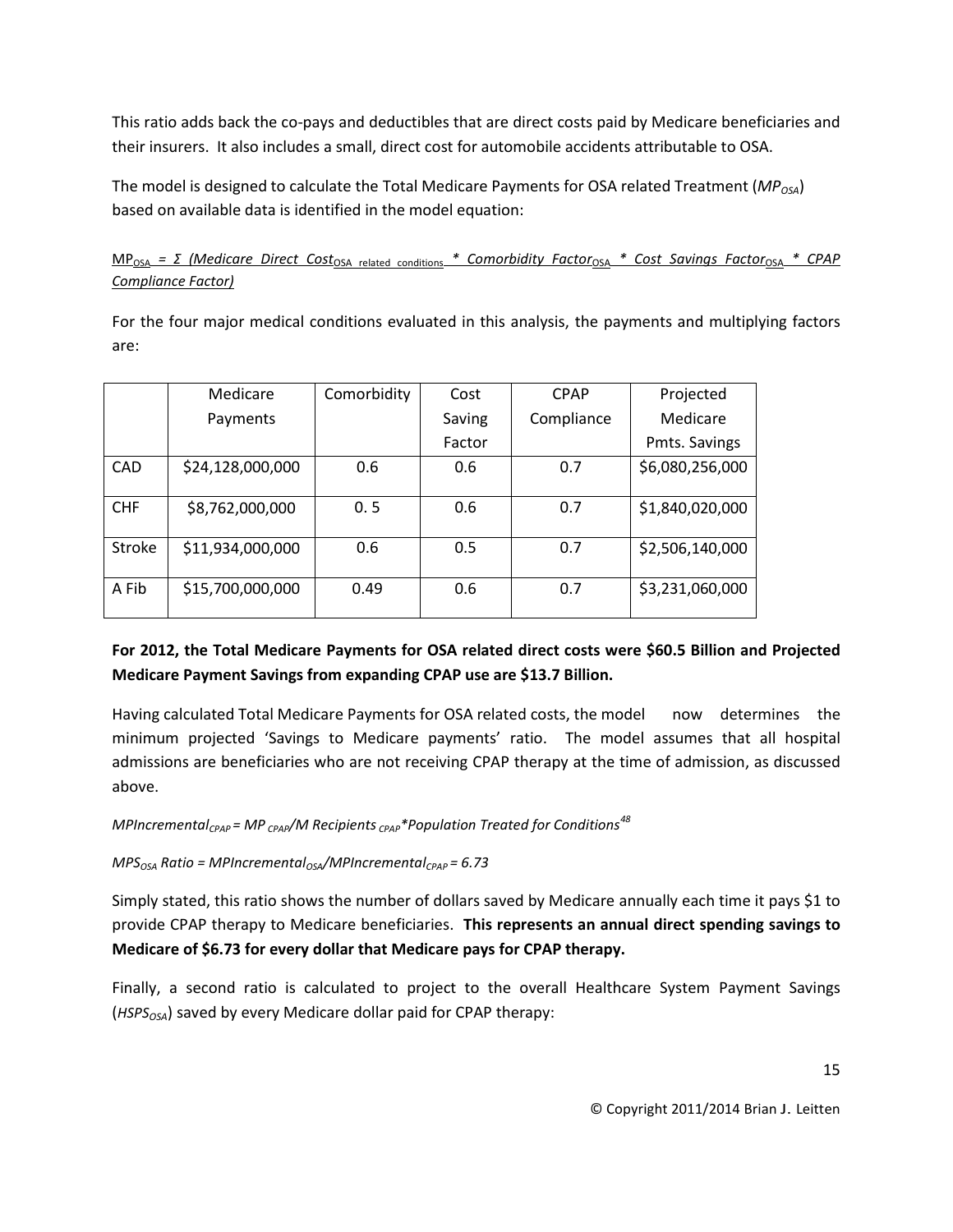#### *HSPSOSA Ratio = MPSOSA Ratio + Addbacks Ratio = 8.07*

This ratio adds back the co-pays and deductibles that are direct costs paid by Medicare beneficiaries. The original study included a small incremental cost attributable to a calculated cost savings for vehicular accidents that that are OSA caused. This number was very small and the data to support its calculation is no longer available in the current literature, so it was not included in this update. **This represents an annual direct cost savings to the overall U.S. healthcare system of an additional \$1.34, for a total savings of \$8.07 for every dollar that Medicare pays for CPAP therapy.**

**These savings translate to a 1.8 month payback period** on the payments for CPAP therapy, indicating that Medicare spending on CPAP therapy can essentially be self-funded in Year 1. The breakeven period is calculated by dividing the annual savings by the amount Medicare pays for the equipment (6.73) and then dividing that number into 12 (months in a year).

While this report focuses on direct spending to identify the potential cost avoidance for Medicare and the overall U.S. healthcare system, it is worth noting that analysts concerned with spending and cost savings will also look at indirect or economic costs (the value of lost wages and labor productivity) when attempting to assess the total OSA related costs. The literature on economic costs for OSA suggests that economic costs for the entire U.S. population add another 65-100% to the total cost of OSA.<sup>49</sup>

Finally, CMS has indicated their intent to lower CPAP therapy payments by 47%. Again, the outcome will be a reduction in the denominator in the savings ratios above and result in even more leverage for responsible spending on CPAP therapy.

### *Conclusion*

**It is time for CMS to change direction and invest in DME and drive Medicare Part A payments down dramatically. Medicare can achieve significant direct cost savings by providing Mobility Equipment, Supplemental Oxygen Therapy and CPAP Therapy to Medicare beneficiaries. The Part A cost of treating COPD, OSA complications related to the major medical conditions and the injuries resulting from falls is orders of magnitude greater than the payments made by Medicare to provide that equipment and therapy.**

| For every dollar Medicare pays for: | It avoids paying:                                            |  |
|-------------------------------------|--------------------------------------------------------------|--|
| <b>Mobility Equipment</b>           | \$16.78 for treating falls that would result                 |  |
| <b>Supplemental Oxygen Therapy</b>  | \$9.62 for treatment of COPD-caused medical<br>complications |  |
| <b>CPAP Therapy</b>                 | \$6.73 in treatment of OSA related complications             |  |
|                                     |                                                              |  |

© Copyright 2011/2014 Brian J. Leitten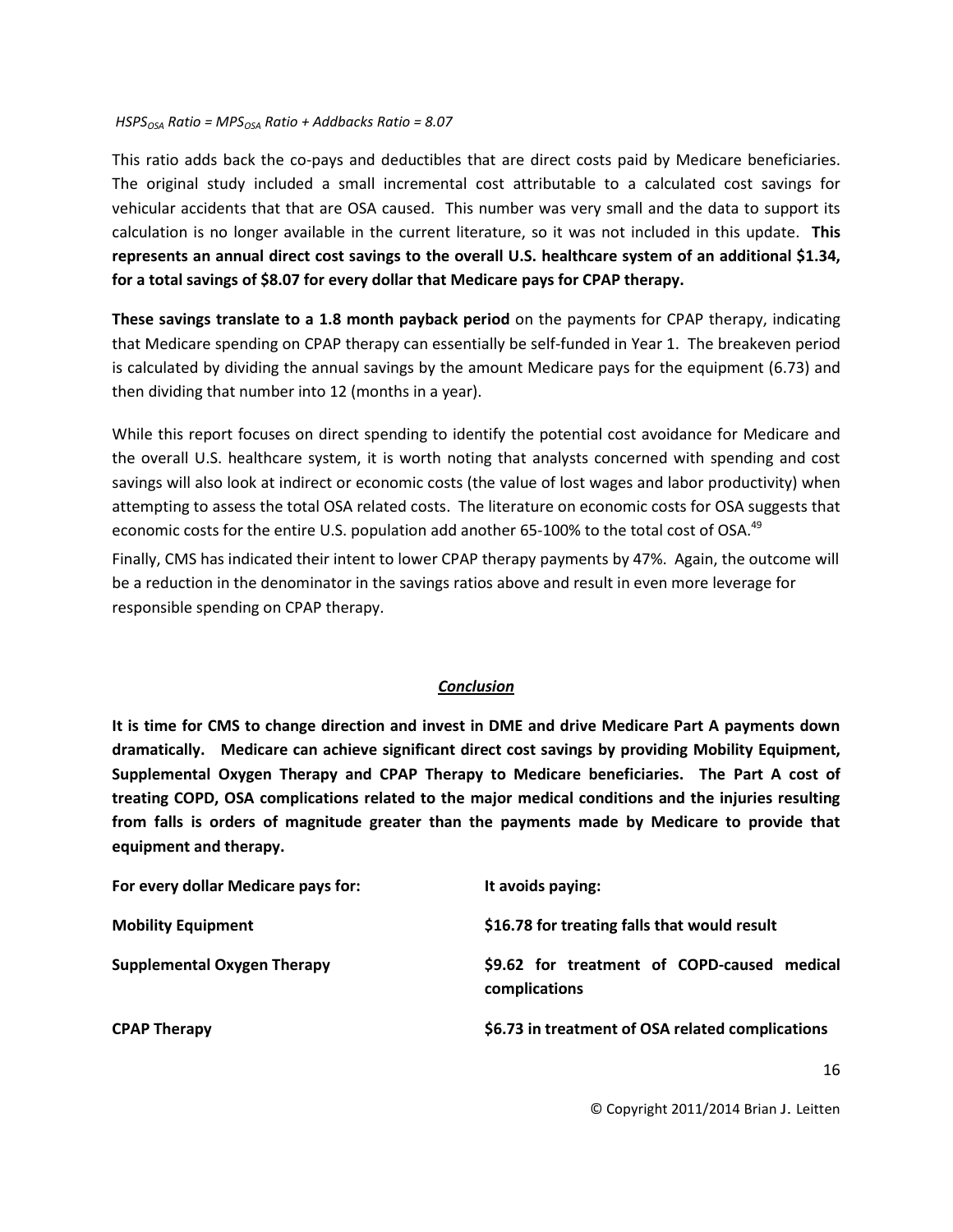**In addition, Medicare directly saves its beneficiaries and their secondary insurers additional dollars that would otherwise have to be spent on these treatments and indirectly saves significant amounts in economic costs that would otherwise be incurred. Direct savings estimates are shown in the following graph for each of the three categories considered in this analysis:**



<sup>1</sup>2012 CMS National Health Expenditures Tables, Table 2. [http://www.cms.gov/Research-Statistics-Data-and-](http://www.cms.gov/Research-Statistics-Data-and-Systems/Statistics-Trends-and-Reports/NationalHealthExpendData/downloads/tables.pdf)[Systems/Statistics-Trends-and-Reports/NationalHealthExpendData/downloads/tables.pdf](http://www.cms.gov/Research-Statistics-Data-and-Systems/Statistics-Trends-and-Reports/NationalHealthExpendData/downloads/tables.pdf)

2 CMS, *Competitive Bidding Update—One Year Implementation Update*, 2012. [http://www.cms.gov/Medicare/Medicare-Fee](http://www.cms.gov/Medicare/Medicare-Fee-for-Service-Payment/DMEPOSCompetitiveBid/Downloads/Competitive-Bidding-Update-One-Year-Implementation.pdf)[for-Service-Payment/DMEPOSCompetitiveBid/Downloads/Competitive-Bidding-Update-One-Year-Implementation.pdf](http://www.cms.gov/Medicare/Medicare-Fee-for-Service-Payment/DMEPOSCompetitiveBid/Downloads/Competitive-Bidding-Update-One-Year-Implementation.pdf) GAO, *MEDICARE:Second Year Update for CMS's Durable Medical Equipment Competitive Bidding Program Round 1 Rebid,* 2014*.* <http://www.gao.gov/products/GAO-14-156>

3 *CDC Advance Data from Vital and Health Statistics*, Number 392, September 21, 2007.

 $\overline{a}$ 

[http://www.cdc.gov/nchs/data/ad/ad392.pdf;](http://www.cdc.gov/nchs/data/ad/ad392.pdf) *Injuries From Falls Fact Sheet*, National Business Group on Health, May 2011. <http://www.businessgrouphealth.org/pub/f3115fe4-2354-d714-5195-544ca84d399c>

4 *Respiratory Care Meets Star Trek*, NHOPA News, National Home Oxygen Patients Association, Volume 15, Number 2, February/March 2012. <http://www.homeoxygen.org/assets/docs/Feb-Mar12Newsletter.pdf>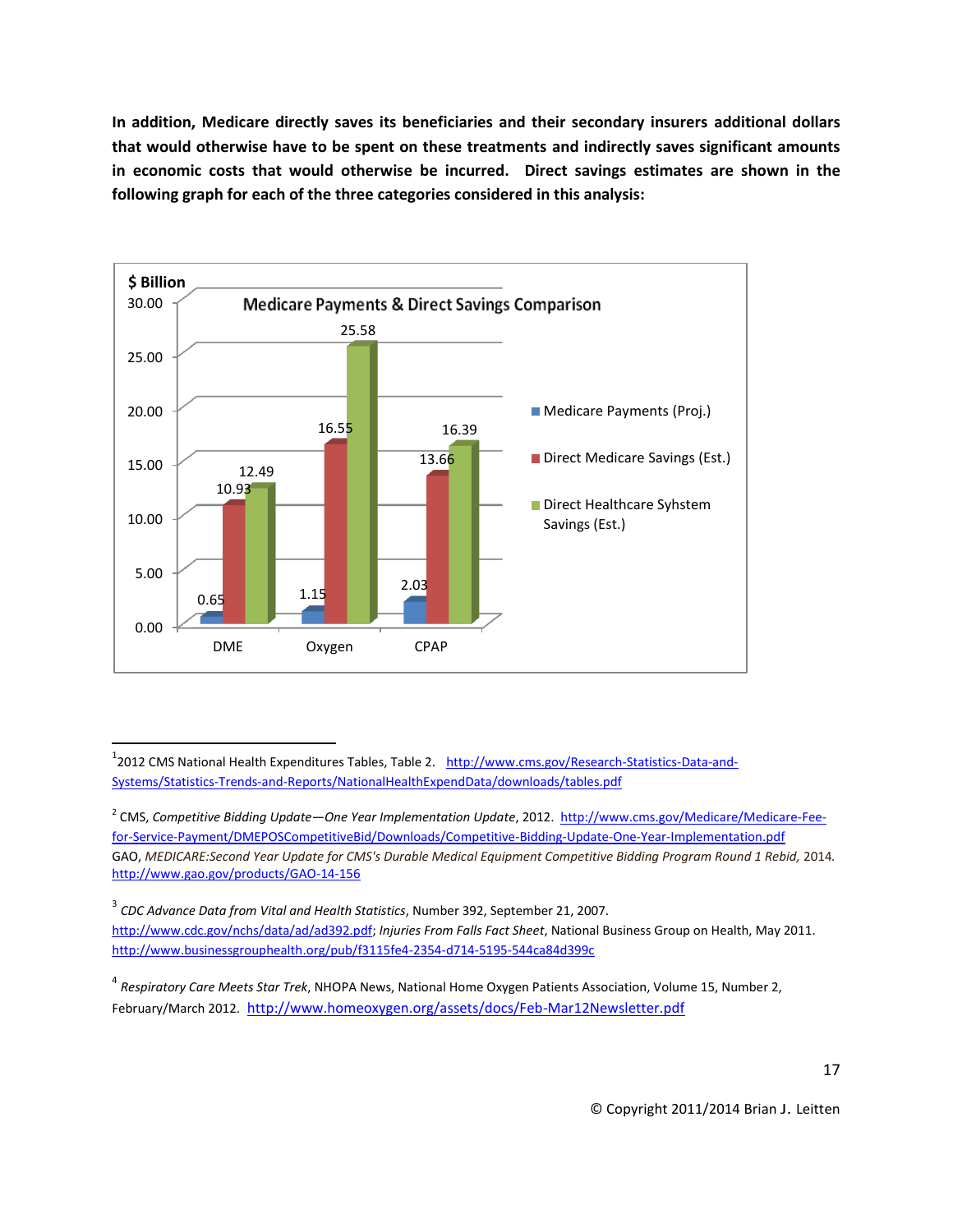<sup>5</sup> The original study and this update did not examine the appropriateness of home oxygen therapy for the Medicare beneficiaries who received it. That analysis could result in identification of additional cost savings that should be addressed separately.

<sup>6</sup> State of the Art, Epidemiology of Obstructive Sleep Apnea, A Population Health Perspective, American Journal of Respiratory and Critical Care Medicine, Vol. 165, pp. 1220-1221. [http://ajrccm.atsjournals.org/cgi/reprint/165/9/1217.](http://ajrccm.atsjournals.org/cgi/reprint/165/9/1217) Naresh M. Punjabi, *The Epidemiology of Adult Obstructive Sleep Apnea*, Proceedings of the American Thoracic Society, Vol. 5, No. 2 (2008), pp. 136-143.

[http://www.atsjournals.org/doi/full/10.1513/pats.200709155MG?prevSearch=obstructive+sleep+apnea&searchHistoryKey=#.](http://www.atsjournals.org/doi/full/10.1513/pats.200709155MG?prevSearch=obstructive+sleep+apnea&searchHistoryKey=%23.U3V_x4FdVF0) [U3V\\_x4FdVF0](http://www.atsjournals.org/doi/full/10.1513/pats.200709155MG?prevSearch=obstructive+sleep+apnea&searchHistoryKey=%23.U3V_x4FdVF0)

<sup>7</sup> See, e.g., *ASPE Issue Brief, Medicare Beneficiary Savings and the Affordable Care Act, U.S. Department of Health and Human* Services, February 2012. [http://aspe.hhs.gov/health/reports/2012/medicarebeneficiarysavings/ib.shtml.](http://aspe.hhs.gov/health/reports/2012/medicarebeneficiarysavings/ib.shtml) *Medicare Home Oxygen – Refining Payment Methodology Has Potential to Lower Program and Beneficiary Spending*, GAO 11-56, January 2011, second paragraph. [http://www.gao.gov/new.items/d1156.pdf.](http://www.gao.gov/new.items/d1156.pdf)

 $^8$  The availability of new data since the publication of the original study has allowed the simplification of elements of the original model. A comparison of the formulae used in the original study and this updated version will reveal those simplifications.

<sup>9</sup> Medicare data calculated using CDC WISQARS data tool.<http://webappa.cdc.gov/sasweb/ncipc/nfilead2001.html>

<sup>10</sup> [http://www.minneapolisfed.org/community\\_education/teacher/calc/hist1913.cfm.](http://www.minneapolisfed.org/community_education/teacher/calc/hist1913.cfm)

<sup>11</sup> *Costs of Falls Among Older Adults,* CDC website, Home & Recreational Safety, adjusted to 2014 dollars. <http://www.cdc.gov/homeandrecreationalsafety/falls/fallcost.html>

 $12$  Id.

 $\overline{\phantom{a}}$ 

 $13$  Id.

<sup>14</sup> *Mandated report: Medicare payment for ambulance services*, Z. Gaumer et al. 2012. Slide 11. MedPAC. [http://www.medpac.gov/transcripts/Ambulance\\_presentation\\_Sept2012.pdf](http://www.medpac.gov/transcripts/Ambulance_presentation_Sept2012.pdf)

<sup>15</sup> 55.6% of hospitalized Medicare fall patients are discharged to rehab. *Fall-related Hospitalizations among Elderly Medicare Beneficiaries,* Presentation by William Buczko, PhD, APHA Annual Meeting, November 2007, Abstract # 160280. [\(http://apha.confex.com/apha/135am/techprogram/paper\\_160280.htm\)](http://apha.confex.com/apha/135am/techprogram/paper_160280.htm).

<sup>16</sup> \$228.00 in 2014 dollars adjusted from 2012 report using CPI data. *Market Survey of Long-term Care Costs,* MetLife November 2012. [\(https://www.metlife.com/assets/cao/mmi/publications/studies/2012/studies/mmi-2012-market-survey](https://www.metlife.com/assets/cao/mmi/publications/studies/2012/studies/mmi-2012-market-survey-long-term-care-costs.pdf)[long-term-care-costs.pdf\)](https://www.metlife.com/assets/cao/mmi/publications/studies/2012/studies/mmi-2012-market-survey-long-term-care-costs.pdf).

<sup>17</sup> 24.1%. *ARHQ Statistical Brief #80* October 2009. [\(http://www.hcup-us.ahrq.gov/reports/statbriefs/sb80.pdf\)](http://www.hcup-us.ahrq.gov/reports/statbriefs/sb80.pdf).

 $18$  See note 15.

 $19$  See note 10.

© Copyright 2011/2014 Brian J. Leitten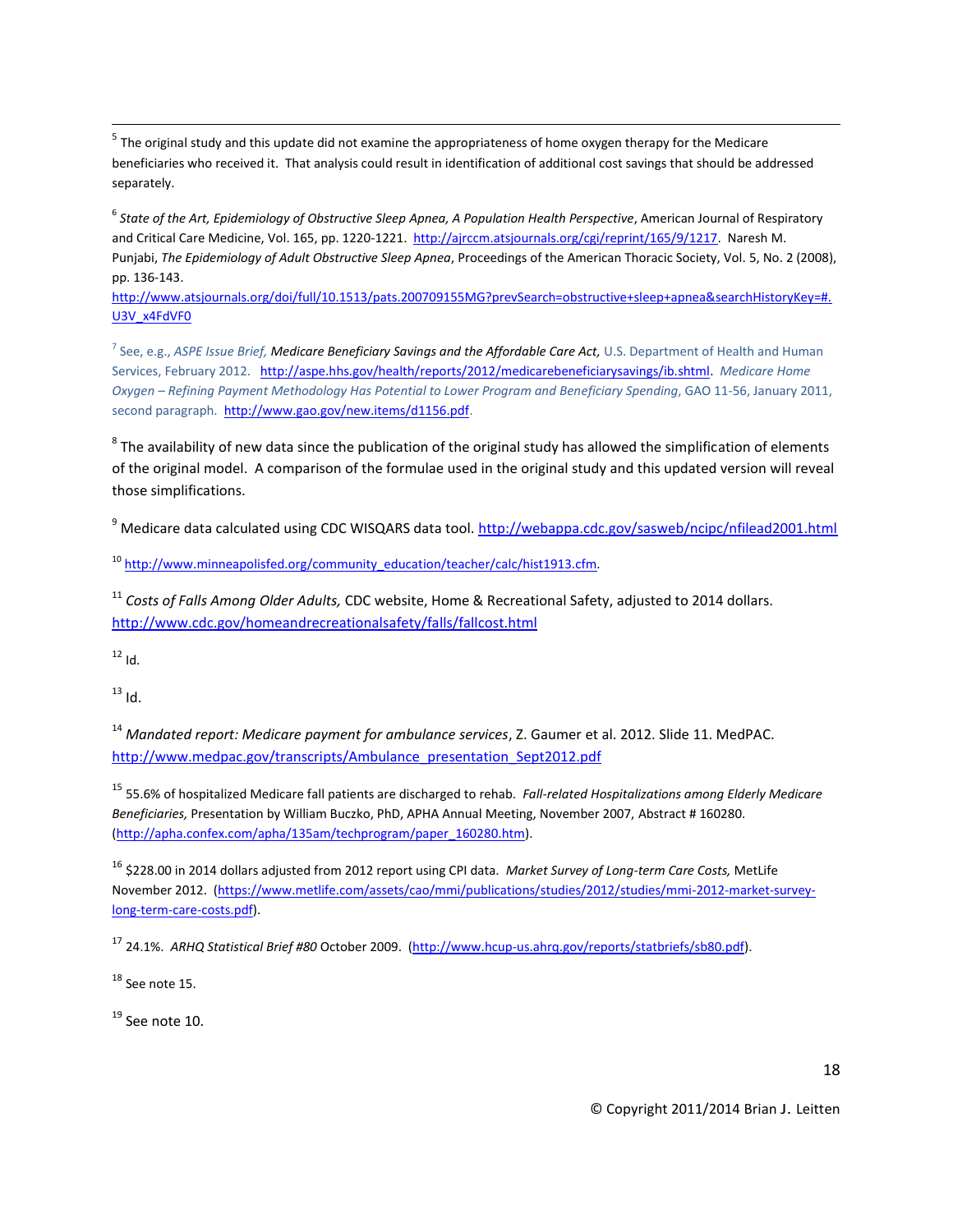<sup>20</sup> 1,306,617 units in 2012. Derived from Part B, National Summary Data File, HCPCS Codes E and K Durable Medical Equipment.

<sup>21</sup> Conservatively estimated at 1.1. Derived from information presented in *Preventing Falls: What Works*, Stevens and Sogolow, National Center for Injury Prevention and Control 2008

[\(http://www.cdc.gov/ncipc/preventingfalls/CDCCompendium\\_030508.pdf\)](http://www.cdc.gov/ncipc/preventingfalls/CDCCompendium_030508.pdf) and *UCLA Health Policy Research Brief, Older Californians at Risk for Avoidable Falls, May 2010.*  [\(http://www.healthpolicy.ucla.edu/pubs/files/Avoidable\\_Falls\\_PB\\_0510.pdf\)](http://www.healthpolicy.ucla.edu/pubs/files/Avoidable_Falls_PB_0510.pdf).

<sup>22</sup> Estimate derived from *Age in Action*, Volume 26, Number 1, *Case Study: Impact of Providing Rehab Mobility Equipment to Those in Need*, B. Stelmack and B. Leitten 2011 [\(http://www.vcu.edu/vcoa/ageaction/agewinter11.pdf\)](http://www.vcu.edu/vcoa/ageaction/agewinter11.pdf) and *Med J Aust.,*  6;164(9):530-2, *Preventing falls in the elderly at home: a community-based program* 1996. [\(http://www.ncbi.nlm.nih.gov/pubmed/8649287\).](http://www.ncbi.nlm.nih.gov/pubmed/8649287)

 $^{23}$  Estimated by the author to decay at 5% per annum over the 5-year period of equipment use.

<sup>24</sup> *Economic Dimensions of Slip and Fall Injuries*, *Journal of Forensic Science* 1996, 41(5), Englander et al.

<sup>25</sup> National Heat Lung and Blood Institute, *Diseases and Conditions Index*, 2011.

[http://www.nhlbi.nih.gov/health/dci/Diseases/Copd/Copd\\_KeyPoints.html;](http://www.nhlbi.nih.gov/health/dci/Diseases/Copd/Copd_KeyPoints.html) 

 $\overline{\phantom{a}}$ 

*Respiratory Care Meets Star Trek*, NHOPA News, National Home Oxygen Patients Association, Volume 15, Number 2, February/March 2012. <http://www.homeoxygen.org/assets/docs/Feb-Mar12Newsletter.pdf>

<sup>26</sup> *Mortality & Morbidity: 2012 Chart Book on Cardiovascular, Lung and Blood Diseases,* National Institutes of Health 2012, pp.19-20. [http://www.nhlbi.nih.gov/resources/docs/2012\\_ChartBook\\_508.pdf.](http://www.nhlbi.nih.gov/resources/docs/2012_ChartBook_508.pdf)

<sup>27</sup> Calculated based on total cost of COPD care and historical Medicare proportion of payment. Hospital cost data derived from [http://www.nhlbi.nih.gov/resources/docs/2012\\_ChartBook\\_508.pdf](http://www.nhlbi.nih.gov/resources/docs/2012_ChartBook_508.pdf) and Medicare proportion of payment calculated from data at http://archive.ahrq.gov/news/nn/nn110105.htm.

<sup>28</sup> *Does long-term oxygen therapy reduce hospitalisation in hypoxaemic chronic obstructive pulmonary disease?*, European Respiratory Journal, 20: 38-42, 2002. [http://erj.ersjournals.com/content/20/1/38.full.pdf+html.](http://erj.ersjournals.com/content/20/1/38.full.pdf+html) *Cost-Effectiveness of Homecare*, American Association of Homecare website, Key Issues, Advocacy. <https://www.aahomecare.org/issues/cost-effectiveness-of-homecare>

<sup>29</sup> *Current Issues in Home Long Term Oxygen Therapy,* Lewarski, 2007. [http://www.thoracic.org/chapters/thoracic-society](http://www.thoracic.org/chapters/thoracic-society-chapters/ca/current-news/resources/home-longterm-oxygen.pdf)[chapters/ca/current-news/resources/home-longterm-oxygen.pdf](http://www.thoracic.org/chapters/thoracic-society-chapters/ca/current-news/resources/home-longterm-oxygen.pdf)

<sup>30</sup> *Medicare Home Oxygen – Refining Payment Methodology Has Potential to Lower Program and Beneficiary Spending*, GAO, January 2011. [http://www.gao.gov/new.items/d1156.pdf.](http://www.gao.gov/new.items/d1156.pdf)

<sup>31</sup> *CMS Fact Sheet - Details for: Expansion of Competitive Bidding Program will Increase Competition, Maintain Quality, and Save Medicare Billions*, January 30, 2013.

[http://www.cms.gov/apps/media/press/factsheet.asp?Counter=4513&intNumPerPage=10&checkDate=&checkKe](http://www.cms.gov/apps/media/press/factsheet.asp?Counter=4513&intNumPerPage=10&checkDate=&checkKey=&srchType=1&numDays=3500&srchOpt=0&srchData=&keywordType=All&chkNewsType=6&intPage=&showAll=&pYear=&year=&desc=false&cboOrder=date) [y=&srchType=1&numDays=3500&srchOpt=0&srchData=&keywordType=All&chkNewsType=6&intPage=&showAll=](http://www.cms.gov/apps/media/press/factsheet.asp?Counter=4513&intNumPerPage=10&checkDate=&checkKey=&srchType=1&numDays=3500&srchOpt=0&srchData=&keywordType=All&chkNewsType=6&intPage=&showAll=&pYear=&year=&desc=false&cboOrder=date) [&pYear=&year=&desc=false&cboOrder=date](http://www.cms.gov/apps/media/press/factsheet.asp?Counter=4513&intNumPerPage=10&checkDate=&checkKey=&srchType=1&numDays=3500&srchOpt=0&srchData=&keywordType=All&chkNewsType=6&intPage=&showAll=&pYear=&year=&desc=false&cboOrder=date)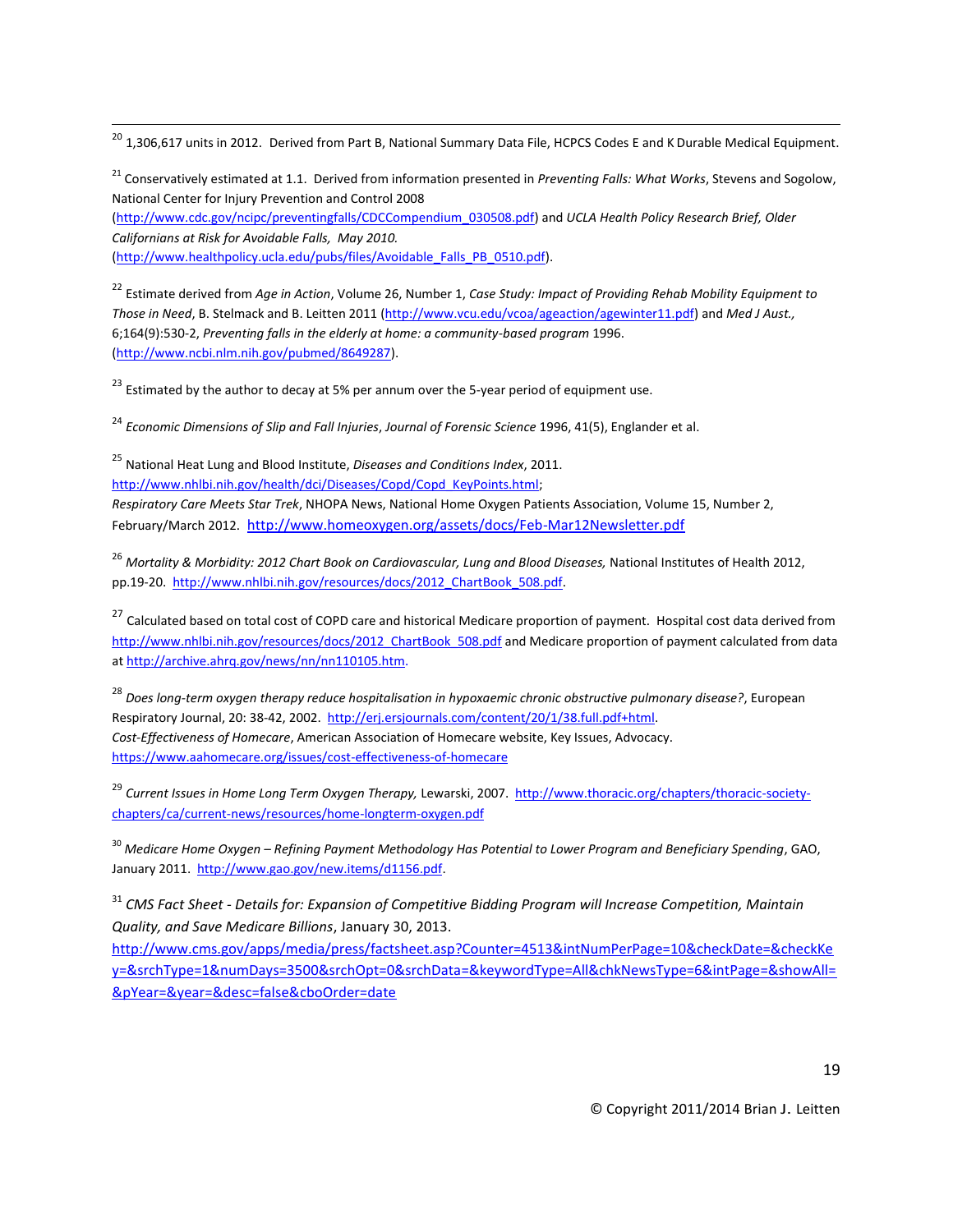<sup>32</sup> *Mortality & Morbidity: 2012 Chart Book on Cardiovascular, Lung and Blood Diseases,* National Institutes of Health 2012, pp.19-20. [http://www.nhlbi.nih.gov/resources/docs/2012\\_ChartBook\\_508.pdf.](http://www.nhlbi.nih.gov/resources/docs/2012_ChartBook_508.pdf)

 $33$  Id.

 $\overline{\phantom{a}}$ 

<sup>34</sup> Id.

 $35<sub>1</sub>$ 

<sup>36</sup> Id.

 $37$  Id.

<sup>38</sup> *AHA/ACCF Scientific Statement, Sleep Apnea and Cardiovascular Disease*, 2008. <http://circ.ahajournals.org/content/118/10/1080.full>

<sup>39</sup> *Incidence and Prevalence of Sleep Apnea in Cardiovascular Patients,* S. Javahari and S. Redline, 2012 <http://apnea.cardiosource.org/Hot-Topics/2012/11/Incidence-and-Prevalence-of-Sleep-Apnea-in-CV-Patients.aspx> *Obstructive Sleep Apnea and Cardioembolic Stroke Risk*, Mayo Clinic. [http://www.mayoclinic.org/medical-professionals/clinical](http://www.mayoclinic.org/medical-professionals/clinical-updates/neurosciences/obstructive-sleep-apnea-cardioembolic-stroke-risk)[updates/neurosciences/obstructive-sleep-apnea-cardioembolic-stroke-risk](http://www.mayoclinic.org/medical-professionals/clinical-updates/neurosciences/obstructive-sleep-apnea-cardioembolic-stroke-risk)

*<sup>40</sup>* Based on several studies, the author estimates that 50-60% of Medicare payments to treat these conditions when OSA is involved is attributable to the complications caused by OSA. *Reduced Hospitalization with Cardiovascular and Pulmonary Disease in Obstructive Sleep Apnea Patients on Nasal CPAP Treatment,* Peker et al.*, Sleep,* 202(8):645-653 *(*[http://www.mysleepquest.com/sa\\_papers.lasso\)](http://www.mysleepquest.com/sa_papers.lasso); *Cost Justification for Diagnos*is and Treatment of Obstructive *Sleep Apnea, SLEEP,* Vol. 23, No. 8, 2000 [\(http://www.novasom.com/clinical\\_library/cost\\_justification.pdf](http://www.novasom.com/clinical_library/cost_justification.pdf)*); Obstructive Sleep Apnea (OSA) in Primary Care: Evidence-based Practice*, Pagel, *The Journal of the American Board of Family Medicine* 20 (4): 392-398, 2007, [\(http://www.jabfm.org/cgi/content/full/20/4/392\)](http://www.jabfm.org/cgi/content/full/20/4/392); *Determinants affecting health-care utilization in obstructive sleep apnea syndrome patients,* Tarasiuk et al.*, Chest* Sep;128(3):1310-4 2005 [\(http://www.ncbi.nlm.nih.gov/pubmed?term=16162723%20\)](http://www.ncbi.nlm.nih.gov/pubmed?term=16162723%20).

<sup>41</sup> Calculated by the author from data presented in *Medicare and Atrial Fibrillation/Consequences in Cost and Care*, Eisenhart et al., 2009 [\(http://www.afstat.com/docs/pdf/Avalere\\_Medicare\\_AFib\\_report.pdf\)](http://www.afstat.com/docs/pdf/Avalere_Medicare_AFib_report.pdf) and *Short Stay Management of Acute Heart Failure*, W. F. Peacock, Editor, 2010, Chapter 2, Table 2.1.

 $42$  Calculated by the author. Medicare hospital payments for each of the four conditions is adjusted for comorbidity of OSA, total Medicare medical payments for treatment of the condition, CPAP compliance and a payments savings factor.

 $^{43}$  Calculated by the author from the CMS Part B National Summary Data Files 2012, A and E Codes, using 5.4 approved services per beneficiary.

<sup>44</sup> Calculated by the author from the CMS Part B National Summary Data Files 2012, A and E Codes.

<sup>45</sup> ResMed *Sleep Apnea Facts and Figures* 2010. [http://www.quinlansmedical.com/pdf/Sleep\\_Apnea\\_Facts\\_Figures.pdf](http://www.quinlansmedical.com/pdf/Sleep_Apnea_Facts_Figures.pdf)

<sup>46</sup> *AHA/ACCF Scientific Statement, Sleep Apnea and Cardiovascular Disease*, 2008. <http://circ.ahajournals.org/content/118/10/1080.full> American Sleep Apnea Association website. <http://sleepapnea.org/i-am-a-health-care-professional.html>

<sup>47</sup> Approximately 26%, calculated using the data in the references in footnote 47.

© Copyright 2011/2014 Brian J. Leitten